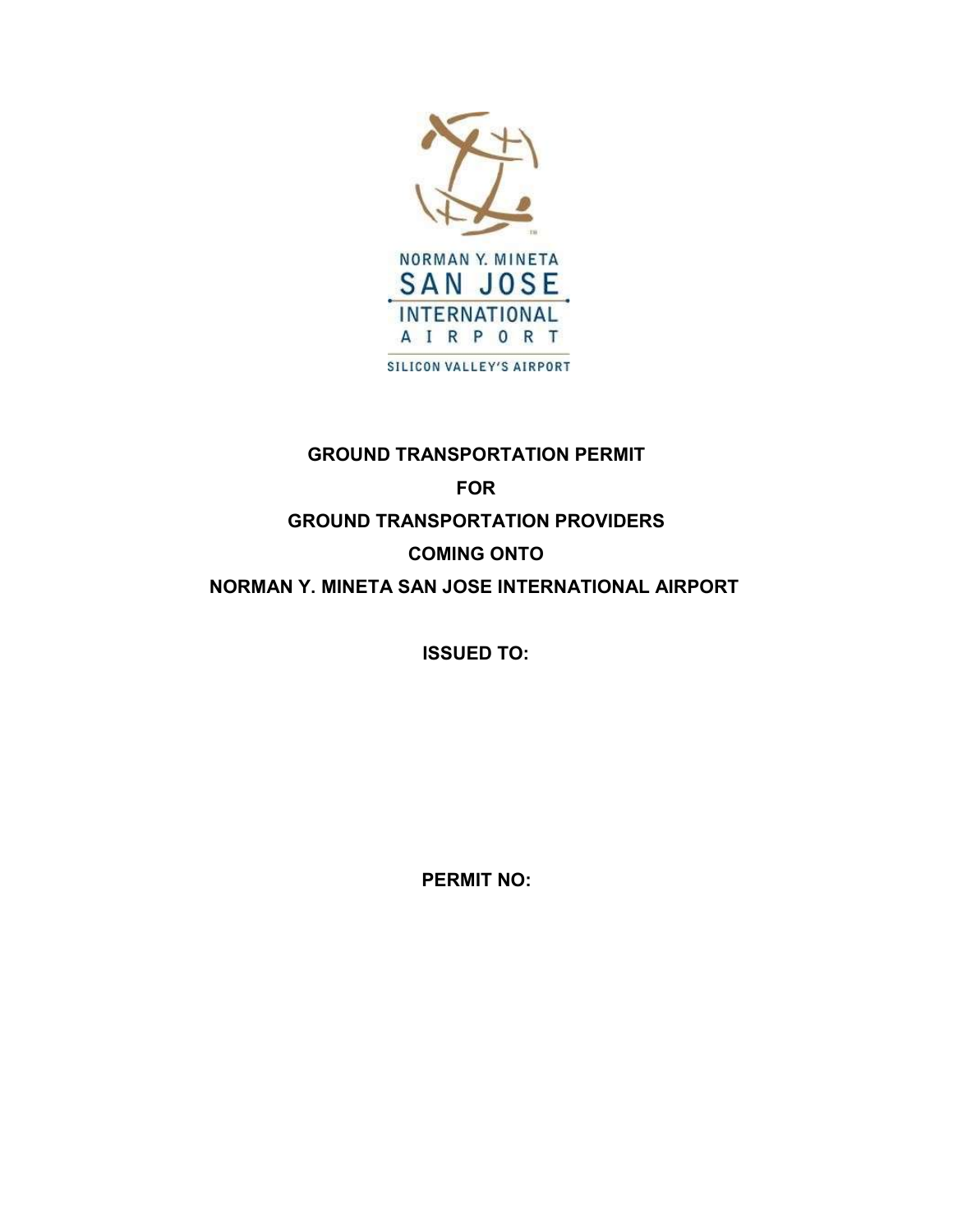## **TABLE OF CONTENTS**

| ARTICLE 3 - USE AND PRIVILEGES BY GROUND TRANSPORTATION |  |
|---------------------------------------------------------|--|
|                                                         |  |
|                                                         |  |
|                                                         |  |
|                                                         |  |
|                                                         |  |
|                                                         |  |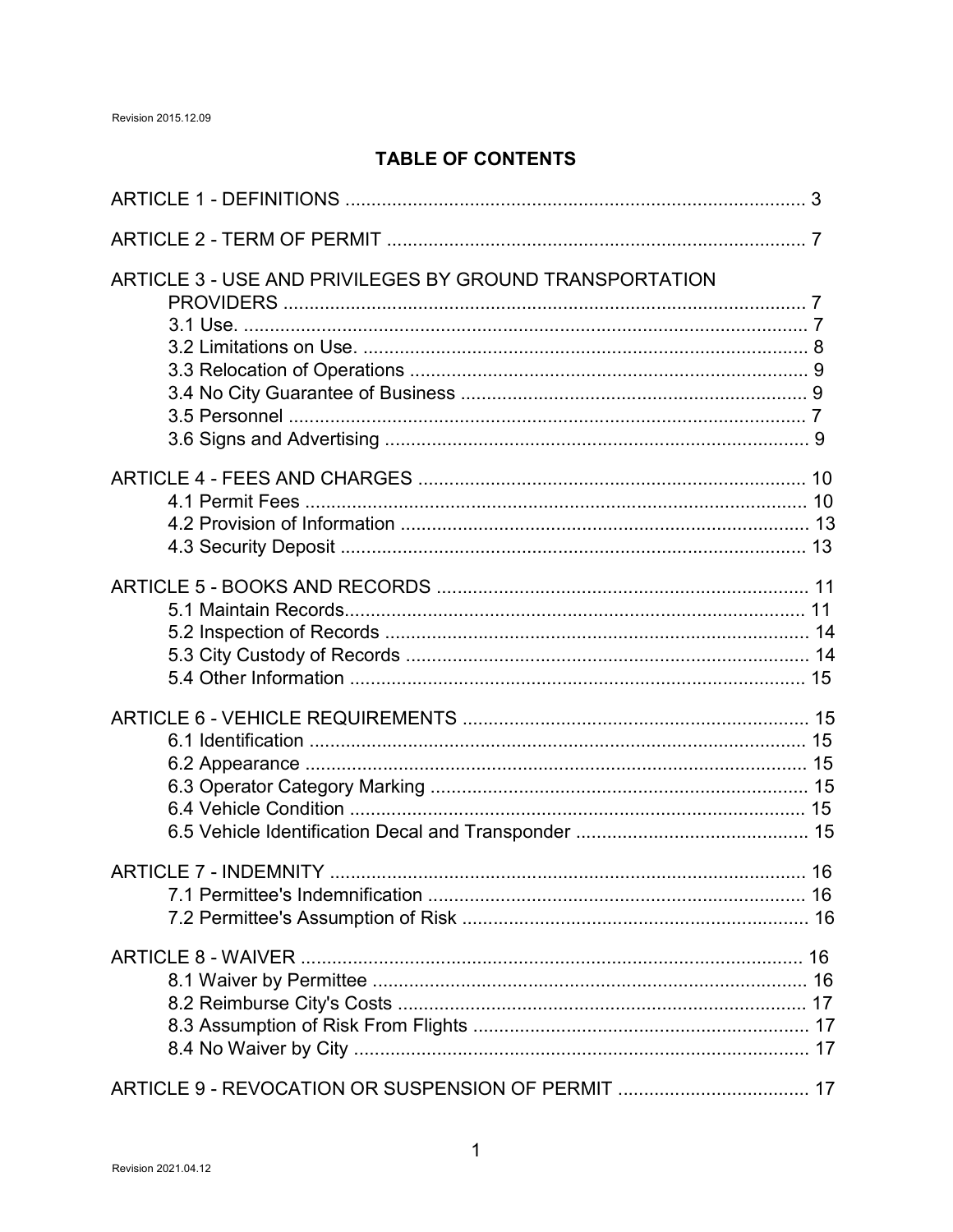| ARTICLE 11 - CITY'S ENFORCEMENT OF PERMIT PROVISIONS  19      |
|---------------------------------------------------------------|
|                                                               |
| ARTICLE 13 - REPRESENTATIONS AND WARRANTIES AND COVENANTS  20 |
|                                                               |
|                                                               |
|                                                               |
|                                                               |
|                                                               |
|                                                               |
|                                                               |
|                                                               |
|                                                               |

#### Exhibits:

- A Rules and Regulations
- B Approved Locations for Pick-up and Drop-Off
- C Insurance Requirements
- D-Transportation Network Company (TNC) Additional Information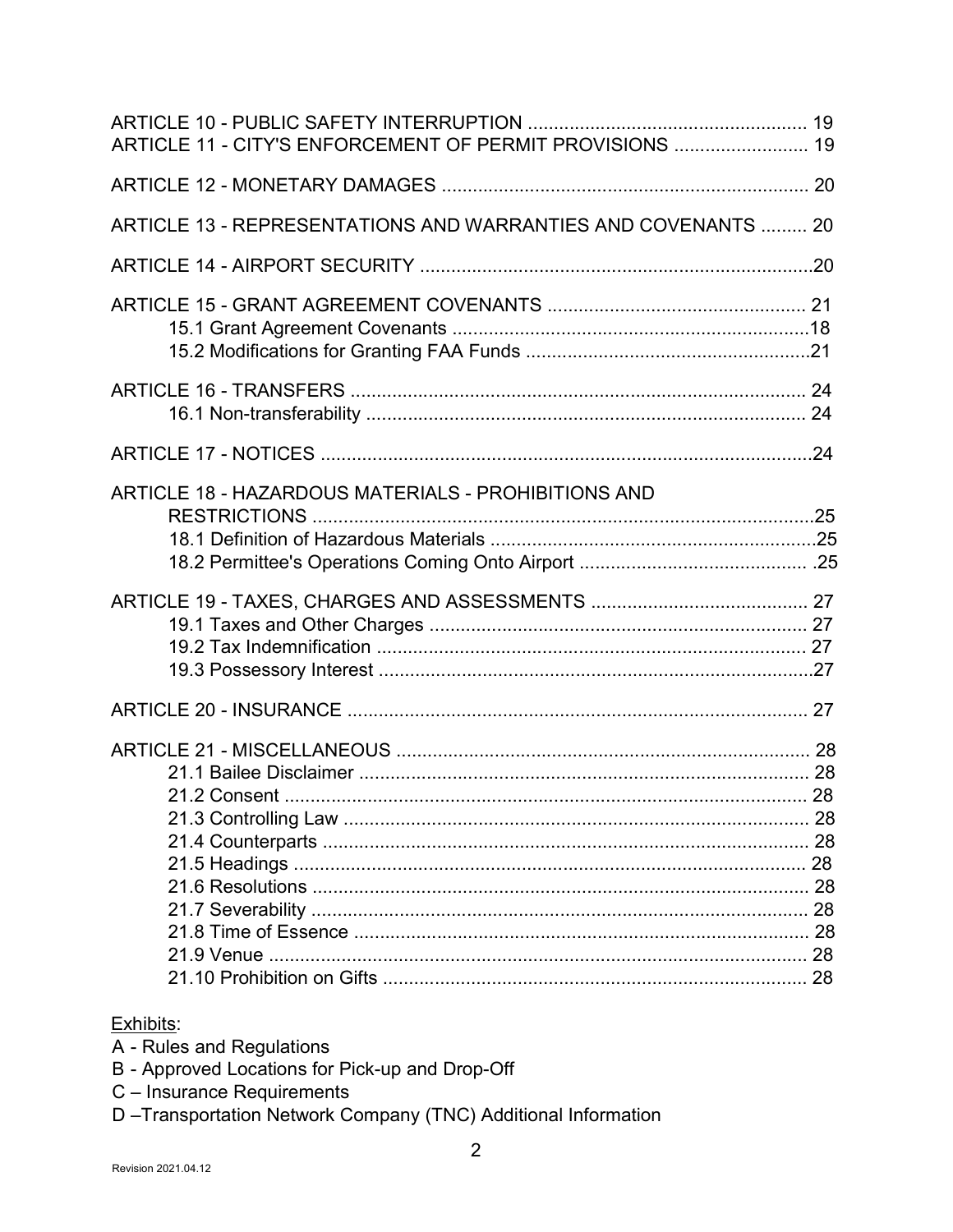### GROUND TRANSPORTATION PERMIT FOR GROUND TRANSPORTATION PROVIDERS COMING ONTO NORMAN Y. MINETA SAN JOSE INTERNATIONAL AIRPORT

THIS GROUND TRANSPORTATION PERMIT FOR GROUND TRANSPORTATION PROVIDERS COMING ONTO NORMAN Y. MINETA SAN JOSE INTERNATIONAL AIRPORT ("Permit") shall commence on the date set forth on Director's Signature Page ("Commencement Date") and is issued by the City of San Jose, a municipal corporation of the State of California (hereinafter "City") to , a authorized to do business in California (hereinafter "Permittee").

### **RECITALS**

 WHEREAS, the City of San Jose is empowered to grant the right and privilege to operate as a Ground Transportation Provider with passenger or parcel pick-ups and drop-offs at the San Jose International Airport; and

 WHEREAS, Permittee as a Ground Transportation Provider represents and warrants that it possesses the necessary experience and qualifications to operate as a Ground Transportation Provider with passenger or parcel pick-ups and/or drop-offs at San Jose International Airport; and

WHEREAS, the Director, as defined in Article I herein is empowered pursuant to the provisions contained in Sections 25.08.700 and 25.08.510 of the Municipal Code, as defined in Article I herein, to grant to Ground Transportation Providers the right to conduct pick-ups/ drop-offs of passengers or parcels at the Airport (more particularly at Terminal A and Terminal B, collectively the "Terminals"); and

 WHEREAS, Permittee desires to be granted the non-exclusive privilege of operating as a Ground Transportation Provider by executing a permit granted by City.

 NOW, THEREFORE, in consideration of the terms, conditions, covenants and other provisions contained in this Permit, the parties agree:

### ARTICLE 1 - DEFINITIONS

 The words and phrases as used in this Permit shall have the following meanings, unless the context clearly indicates otherwise:

 "Administrative Citation" means an enforcement citation issued by an authorized City employee pursuant to Chapter 1.15 of the Municipal Code, for violations of the terms of conditions of this Permit or the Release Regulation, among other violations.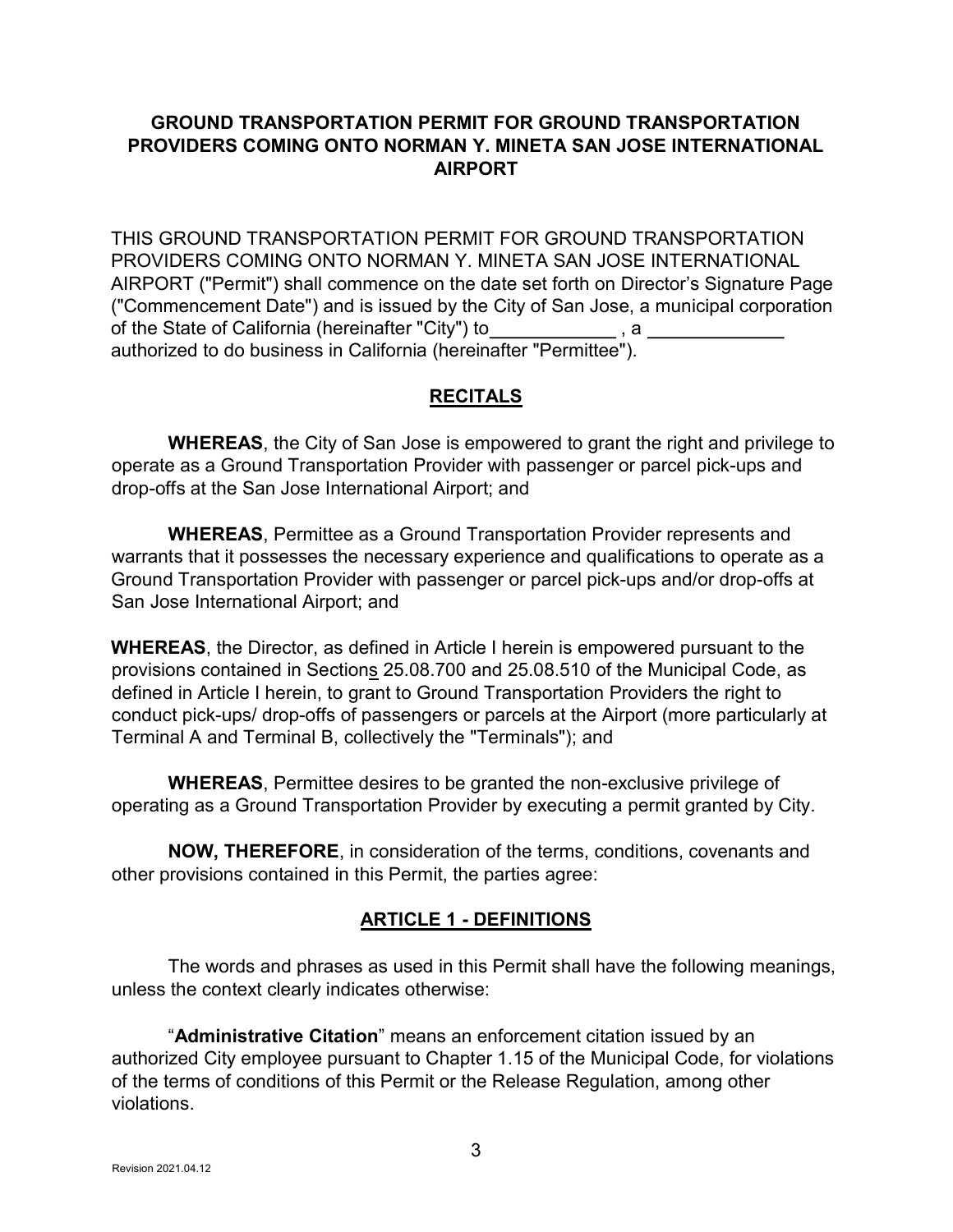"Administrative Fee" is defined in Section 4.1 of this Permit.

"Airport" is defined in Chapter 25.01 of the Municipal Code.

"Airport Customer" means any user of the Airport who proposes to use a ground transportation provider's services, including, without limitation, for parcel delivery or pick-up.

"Application" means the form "Ground Transportation Permit Application" approved by City, as duly and accurately completed by Permittee prior to the issuance of this Permit, as the terms of such Application may be amended from time to time pursuant to written agreement executed by both Permittee and City.

 "Automatic Vehicle Identification System (AVI)" means a system for the automatic tracking of Vehicle movement on the Airport roadways and in or on parking facilities, which may include, without limitation, the placement of a transponder or other device upon a Vehicle.

"Business Day" means any calendar day except Saturday, Sunday and any other day observed as a legal holiday by the City of San Jose. For purposes of this Permit, if the time in which any act is to be performed falls on a Saturday, Sunday or legal holiday, the time for performance shall be extended to the following business day.

"City" means the municipal corporation known as the City of San Jose, in the County of Santa Clara, State of California, and any successor thereto. City shall also mean the person, division, department, bureau, or agency as may from time to time be expressly designated by the Council to exercise functional authority and control over given areas of responsibility with respect to rights and obligations of City under this Permit.

"Commencement Date" is defined on Director's signature page of this Permit.

"Commercial Activity" is defined in Chapter 25.01 of the Municipal Code.

"Courier Operator" is defined in Chapter 25.01 of the Municipal Code.

"Day" means any calendar day, unless a Business Day is specified.

**"Director**" means the City's Director of Aviation, or such person as may be designated to carry out the duties of Director under this Permit.

**"Expiration Date"** is defined on the Director's signature page.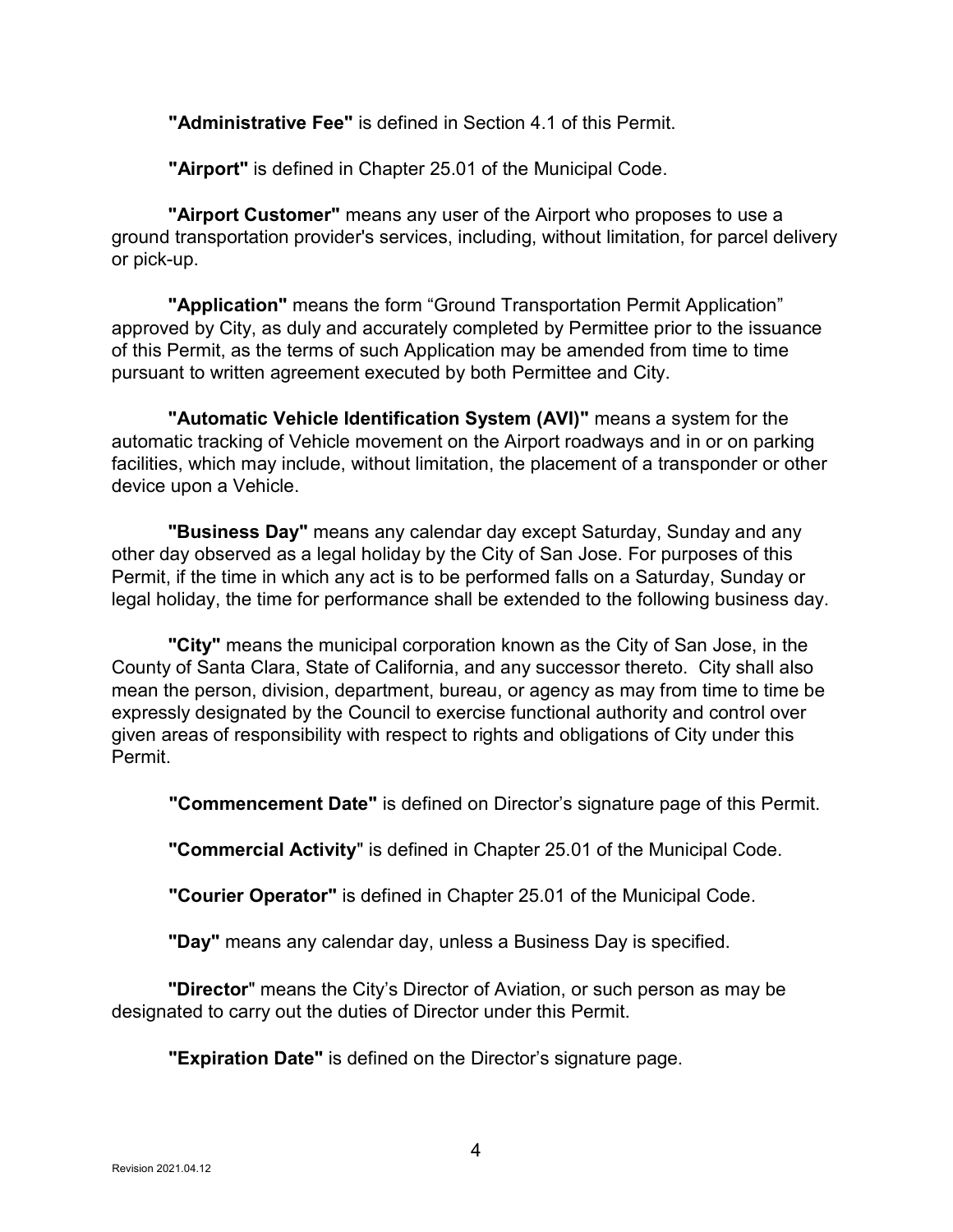"Gross Revenues" is defined by City Council Resolution, for the purposes of any gross revenue based fees to be paid by a Ground Transportation Provider pursuant to this Permit.

 "Gross Revenues Fee" means a fee based upon a percentage of Gross Revenues, as established by Resolution of City Council.

 "Ground Transportation Provider" is defined in Chapter 25.01 of the Municipal Code.

 "Laws" means any judicial decision, statute, constitution, ordinance, resolution, regulation, rule, administrative order, or other requirement of any municipal, county, state, federal, or other governmental agency or authority having jurisdiction over the parties in effect either at the time of execution of this Permit or at any time during the term of this Permit, including, without limitation, any regulation or order of an official entity or body.

"Manager" means the Contractor contracted by the City to provide On Demand Ground Transportation Dispatch Services Management.

 "Municipal Code" means the San Jose Municipal Code, as amended from time to time.

 "Off-Airport Car Rental Agency" is defined in Chapter 25.01 of the Municipal Code.

 "Permit" means this Ground Transportation Permit for Ground Transportation Providers Coming Onto Norman Y. Mineta San Jose International Airport.

 "Permittee" means the entity defined on page 1 of this Permit. Unless the context requires otherwise, any reference to Permittee shall be construed to include any of Permittee's drivers, employees, representatives and other agents.

 "Pre-arranged" means the providing for hire of commercial ground transportation to or from the Airport, where such transportation was contracted or arranged for by or on behalf of the passenger or parcel customer, in advance of the passenger's arrival or parcel's arrival at the Airport, or after the passenger's arrival at the Airport by communicating with a Ground Transportation Provider. Pre-arranged transportation includes transportation provided for business purposes, even though it is provided as a courtesy and the passenger is not directly charged for such transportation.

 "Provision" means any term, agreement, covenant, condition, clause, qualification, restriction, reservation, or other stipulation in this Permit that defines or otherwise controls, establishes, or limits the performance required or permitted by either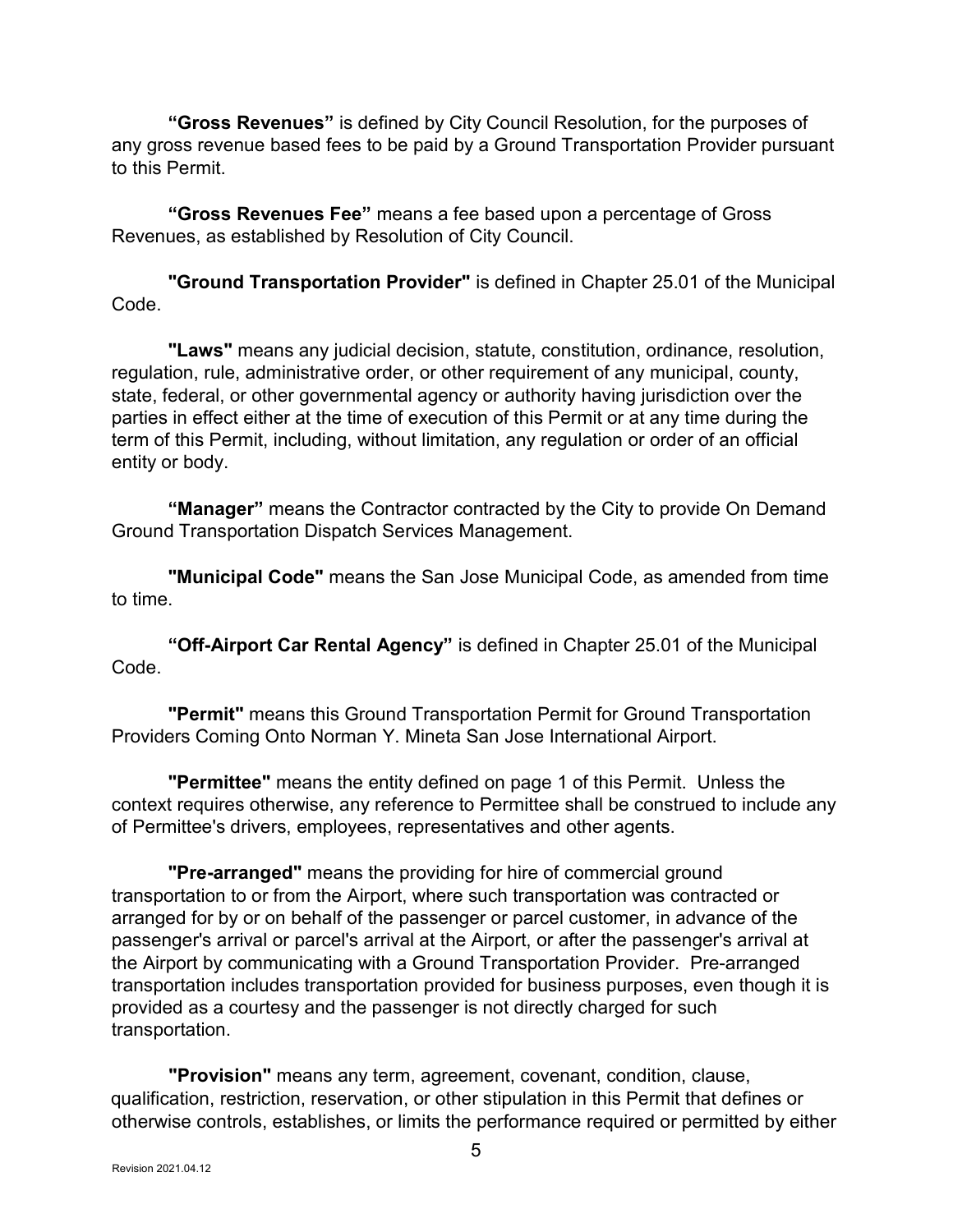party. All Provisions, whether covenants or conditions, which are applicable to Permittee, shall be deemed to be both covenants and conditions.

"Rules and Regulations" means those Mineta San Jose International Airport Commercial Ground Transportation Rules and Regulations which the Director now or hereafter enacts, and as may be amended from time to time, attached hereto as EXHIBIT A.

 "Solicitation" means the uninvited initiation of a conversation or other uninvited contact by a driver, other employee, representative or agent (whether formal or informal) of any Ground Transportation Provider with any person, for the purpose of enticing or persuading said person to use any service or facilities provided by the Ground Transportation Provider or any affiliate of any Ground Transportation Provider.

"Tax" shall mean and include any assessment, license, charge, fee, imposition, or levy imposed by any governmental body.

"Taxicab" is a passenger vehicle for hire, used to transport passengers on public streets. The charge for use of a taxicab is determined by a taximeter.

 "Taxicab Services Provider" is a Ground Transportation Provider who transports passengers in a Taxicab.

"Terminal A" means that certain airline terminal building and related parking facility at 2077 Airport Boulevard, San Jose, California.

 "Terminal B" means that certain airline terminal building and related parking facilities at 1701 Airport Boulevard, San Jose, California.

 "Trip" A Vehicle shall be considered to have made one Trip each time the Vehicle uses the Airport for pick-up or drop-off activities.

"Trip Fee" means a fee established by resolution of City Council for each Trip of Permittee's Vehicle(s), payable to the City.

 "Vehicle" means any automobile, truck, van, bus, limousine, motorcycle, bicycle, and other wheeled conveyances (except aircraft), operated by a Ground Transportation Provider, in which any person or property can be transported upon land.

"Vehicle Identification Decal" means a decal issued by the Airport to be placed on each permitted Ground Transportation Provider's Vehicle to identify those Vehicles approved to operate on Airport premises.

"Waybill" for all but Courier Operators, means a document or electronic form containing the passenger's name(s), the number of persons in the party, the location of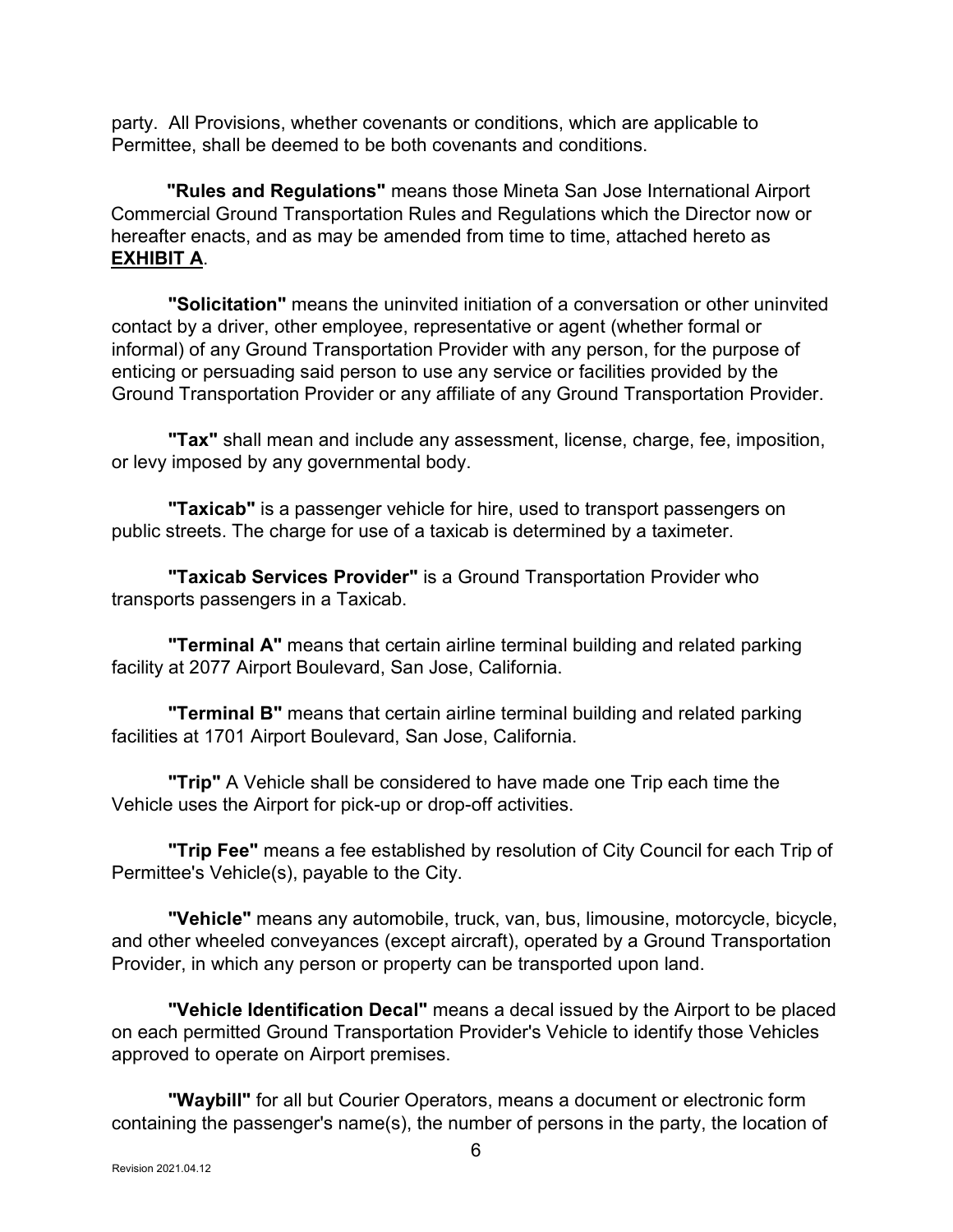the pick up, and the airline and flight number on which the passenger arrived or will arrive.

For Courier Operators, Waybill means a document or electronic form containing the customer's name, the airline and flight number on which the parcel will arrive or to which the parcel is delivered to. Waybills shall be either in the form of the City's approved Waybill or in the Ground Transportation Provider's standard Waybill for use at the Airport, as submitted to and approved by City.

## ARTICLE 2 - TERM OF PERMIT

 The term of this Permit shall commence at 12:01 a.m. on the Commencement Date set forth on Director's signature page and shall expire on the Expiration Date set forth on the Director's signature page unless earlier suspended or revoked in accordance with Article 9 below. In no event shall this Permit be renewed unless (i) Permittee is in compliance with all terms and conditions of this Permit, (ii) the City has received the Administrative Fee in full and (iii) Permittee and City have executed an extension to this Permit, in form and substance acceptable to City.

### ARTICLE 3 - USE AND PRIVILEGES BY GROUND TRANSPORTATION PROVIDERS

 3.1 Use. City hereby authorizes Permittee for the Term, and subject to all the terms, conditions and covenants of this Permit, only to provide service to Airport Customers for one of the following services, as indicated on the Application and at specific locations as specified by the Director on **EXHIBIT B**, as such locations may be changed by Director; (i) for Courier Operators, pick-ups and delivery of parcels, (ii) for Taxicab Services Providers, making Pre-arranged passenger pickups and drop-offs at the approved areas of the Terminals, (iii) for Taxicab Services Providers or Door-to-Door Shuttle Operators making On Demand and Pre-arranged passenger pickups at the approved areas of the Terminals and (iv) for all other Ground Transportation Providers, pick-ups and drop-offs of passengers and their baggage at the specified locations and curbs of the Terminals. Permittee shall use approved Vehicles as specified on the Application or as otherwise expressly approved by Director in writing, in accordance with the terms and conditions contained in this Permit.

 3.1.1 Permittee understands and agrees that the rights and privileges conferred to it under this Permit are non-exclusive and do not establish or vest in Permittee any right to preferential use of Airport facilities relative to other commercial users of the Airport, nor do they restrict the Airport from granting exclusive or priority uses of Airport facilities to others.

 3.1.2 Permittee agrees that the City may publish or disseminate any information provided by Permittee about schedules, routes, rates and charges. City shall not be liable to Permittee for any inadvertent errors in the information published or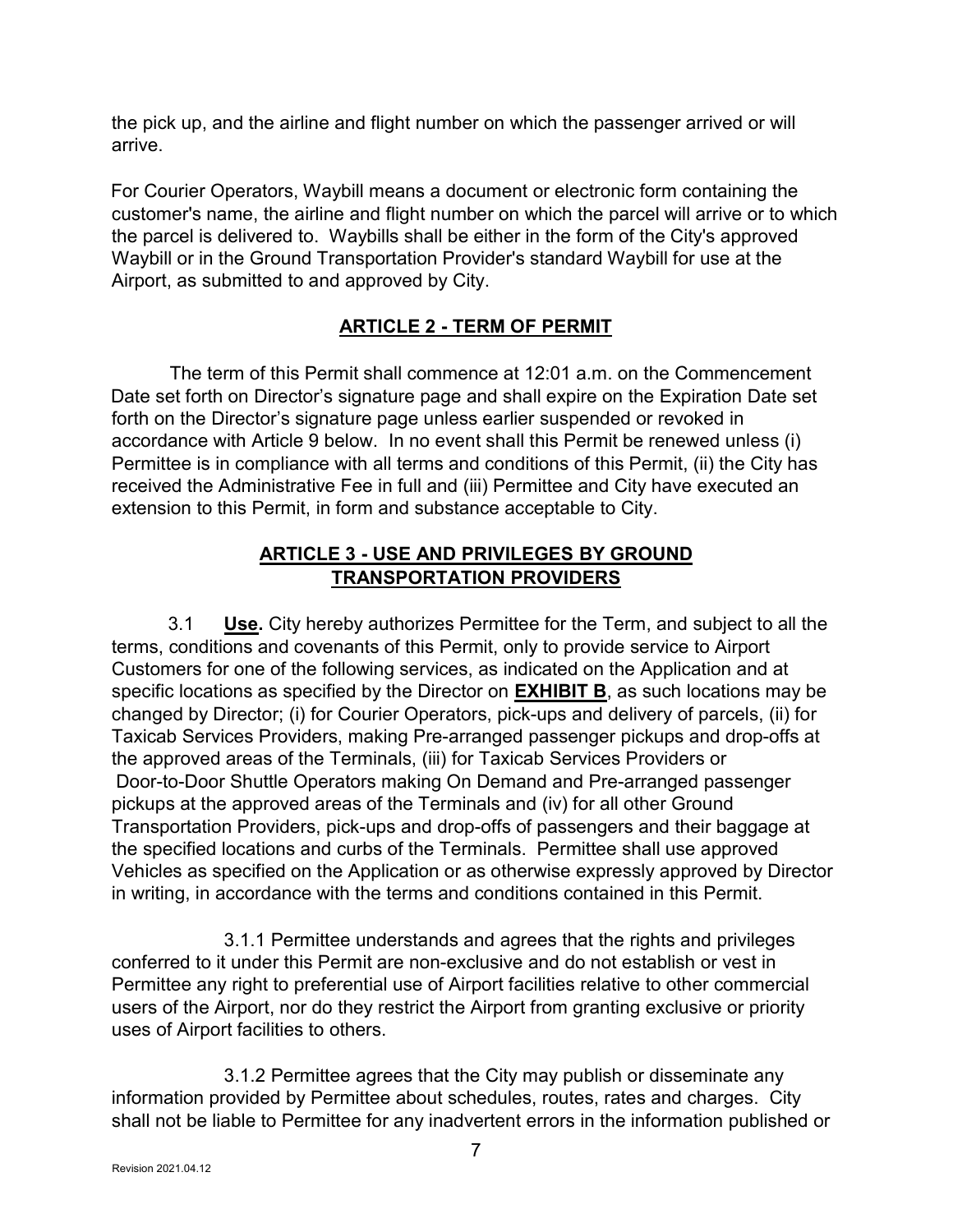disseminated. Permittee shall indemnify and hold harmless City from any claims or costs arising from inaccuracies in the information provided by Permittee to City and/or Permittee's failure to follow the schedules or routes provided to City.

 3.2 Limitations on Use. Permittee's use of the Terminals and the Airport shall be limited as follows:

 3.2.1 Permittee shall not do or permit anything to be done in, on, or about the Terminals, or the Airport, nor bring or keep or permit to be brought or kept therein, anything which is prohibited by or will in any way conflict with any Laws now in force or which may hereafter be enacted or promulgated, or which is prohibited by a standard form of fire insurance policy or will in any way increase or affect the then existing rate of any fire or other insurance required to be carried upon the Airport, or the Terminals, or any part thereof, or any of their contents, or which will cause a cancellation of any insurance policy covering the Airport, or the Terminals or any part thereof or any of their contents.

 3.2.2 Permittee shall not do or permit anything to be done in, on, or about the Terminals or the Airport or to omit to do that which will in any way obstruct or interfere with the rights of other occupants located in, on, or at the Airport or the Terminals (provided such other occupants' rights are not in conflict with Permittee's rights).

 3.2.3 Permittee shall not commit, cause, maintain, or permit or suffer, or allow to be committed, caused, maintained, or permitted, any legal waste upon the Terminals or the Airport, nor any public or private nuisance, nor any other act or thing which may disturb the quiet enjoyment of any other tenant, licensee, invitee, or person using or occupying any portion of the Terminals or the Airport.

 3.2.4 Permittee, or any agents or employee of Permittee, shall not engage in Solicitation.

 3.2.5 Permittee and Permittee's drivers, employees, representatives and other agents shall comply with all Laws, including, without limitation, the Rules and Regulations.

 3.2.6 Permittee's drivers, employees, representatives or other agents shall not enter the terminal buildings or leave the Vehicle except to assist in loading baggage, as permitted by the Rules and Regulations or unless leaving the Vehicle is necessary for a pre-arranged passenger pickup or parcel pick-up or delivery. Any such person entering a terminal for a pre-arranged passenger pick-up must have a Waybill evidencing such pick-up, prepared in advance of entering the terminal building. The driver, or other person entering the terminal building shall present the Waybill upon request of any Airport official. Proof of the waybill must also be visible on the vehicle, if left unattended. Nothing herein allows any driver to leave any Vehicle to be left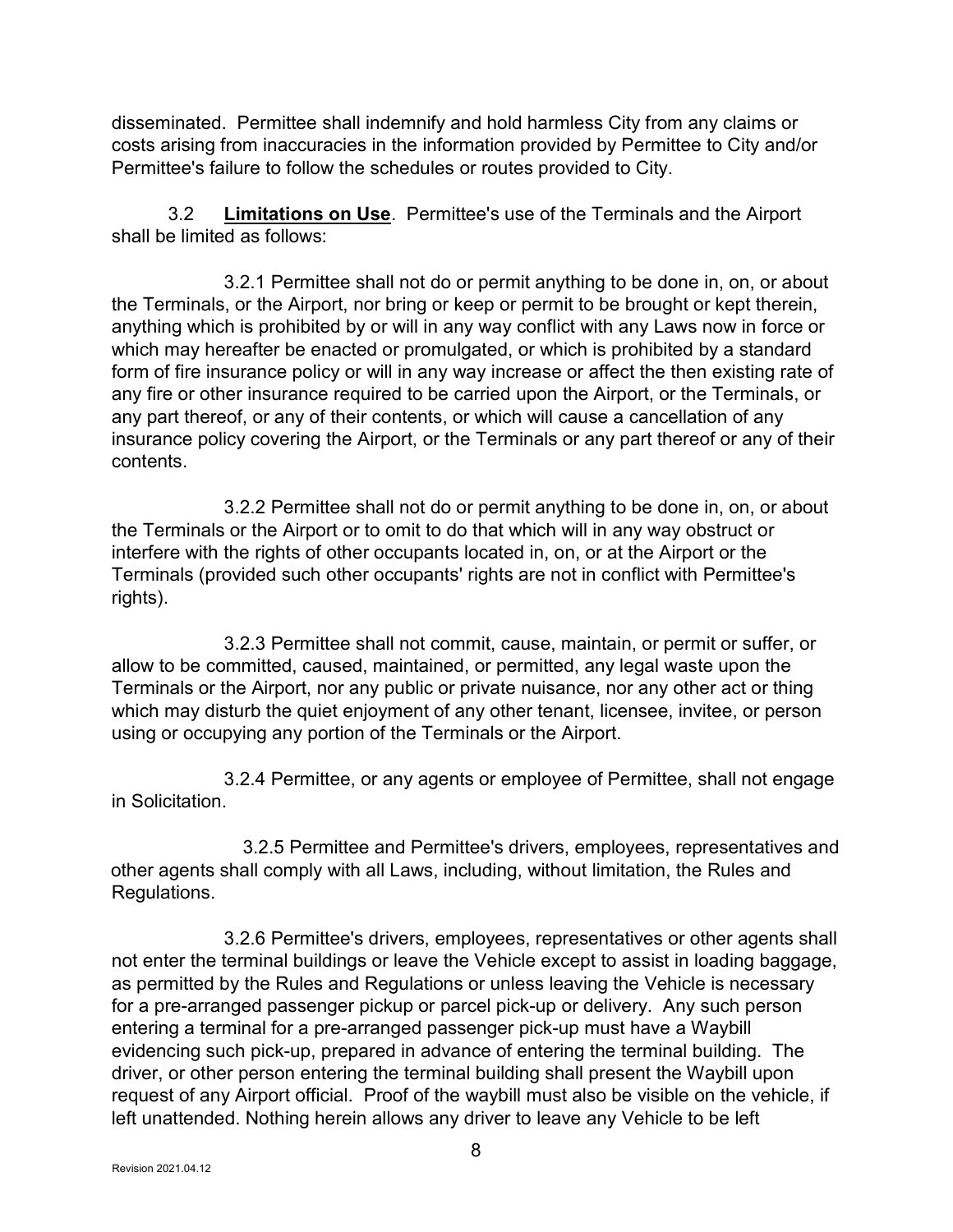unattended, unless specifically allowed under this Permit or the Rules and Regulations. All Courier Operators entering the Terminals must also have a Waybill.

 3.2.7 The City reserves the right to construct or designate (through Director) areas where Permittee's Vehicles shall be parked when not actively loading or unloading passengers. Permittee shall pay the fees established by resolution of City Council for use of such areas.

 3.2.8 City may, in City's discretion, determine that a "Starter System" is necessary or preferable to ensure the orderly progression of Vehicles through the designated ground transportation areas. Permittee shall not attempt to pick-up Airport Customers unless it has progressed through the Starter System. Any costs associated with implementation, management and maintenance of this system will be borne by each Permittee required to use the Starter System.

 3.2.9 Any changes in Permittee's service levels at the Airport must be submitted in writing to Director, including but not limited to, the type of Vehicle used, schedule changes, and frequency of operation. Any proposed changes must be submitted to the Director at least thirty (30) days prior to the proposed implementation date. The Director shall provide Permittee with the reasons for any denial of proposed change in service levels. If Director has not approved or denied such request within thirty (30) days of receipt, the request shall be deemed approved.

3.3 Relocation of Operations. In the event that implementation of the City's requirements for the Airport necessitates the relocation of Permittee's pick-ups and drop-offs at the Airport, Permittee shall relocate all or part of its Ground Transportation Provider operations on the Airport in an expeditious manner and only as may be permitted, directed or required by the Director.

3.4 No City Guarantee of Business. By issuing this Permit, City does not make, and has not made, any representation, warranty, assurance, or guaranty that the uses to which Permittee will put its Ground Transportation Provider operation will generate any minimum, maximum, or optimum volume of airline or other passenger traffic business, or that any minimum, maximum, or optimum volume of airline or other passenger traffic business will occur.

3.5 Personnel. All drivers, employees, representatives and other agents of Permittee shall conduct themselves in a professional manner and be courteous to the public, passengers, and Airport employees or representatives. Obscene gestures or language, threats, or physical harm, or fighting on the Airport and any gambling, athletic events, drinking of alcoholic beverages by on-duty personnel, possession of or being under the influence of illegal drugs or alcohol is expressly prohibited.

 3.6 Signs and Advertising. Permittee shall not install, erect, affix, paint, display or place or permit the installation, erection, affixation, painting, display or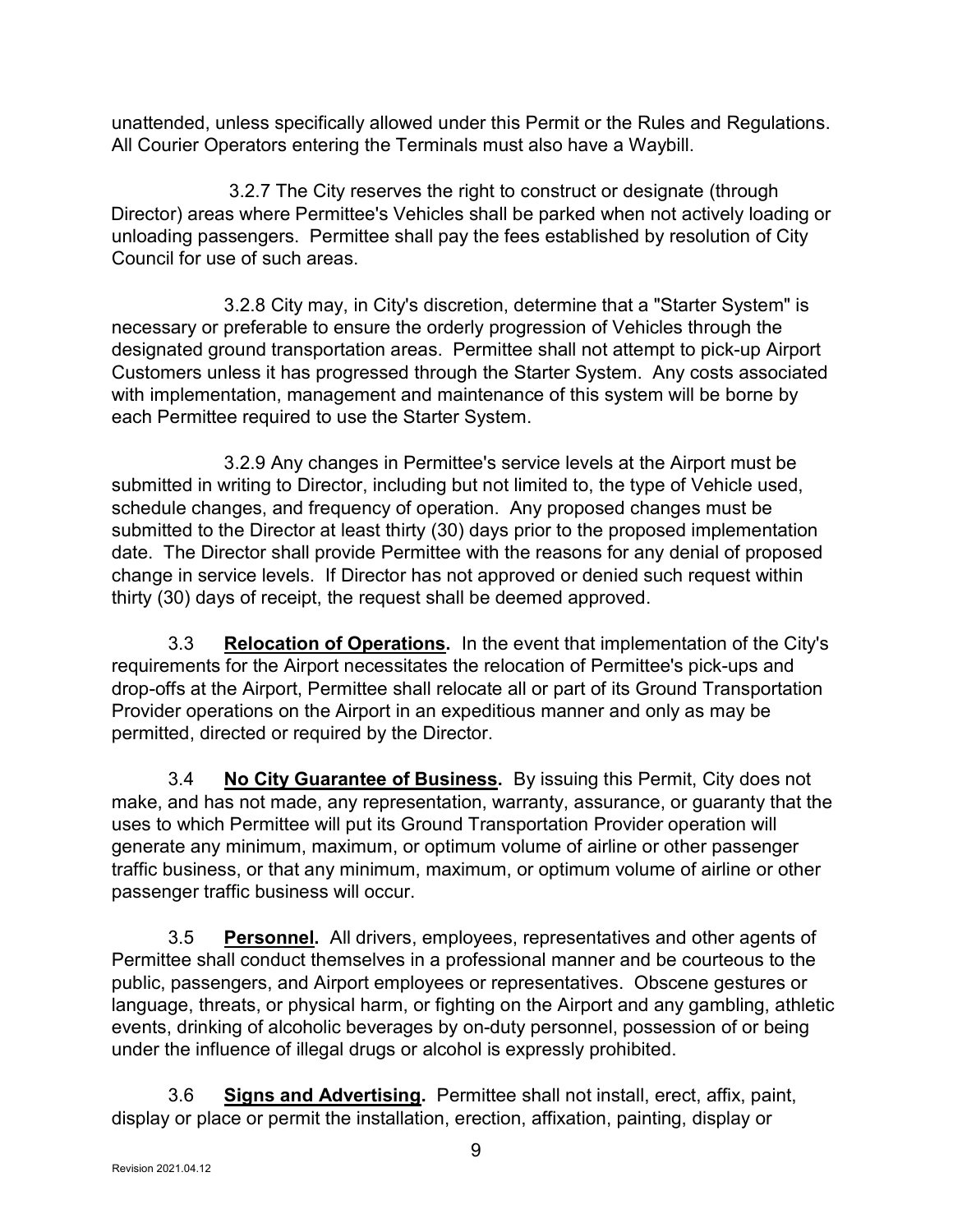placement of any sign, lettering, or other advertising device or media in, on, or about the Airport, the Terminals, or any portion thereof, without the prior written consent of the Director. Any and all signs, lettering or other advertising device or media, or any replacement thereof, which may be permitted by the Director shall be subject to, and comply with, Airport signing standards now in effect or as may be hereafter modified or amended. Permittee shall remove or cause the removal at its sole cost and expense of such items on or before the Expiration Date or any earlier termination date, without injury or damage to or defacement of any part of the Terminals, or the Airport. Permittee agrees to promptly restore to their original condition those portions of the Terminals, or the Airport on which the materials referenced herein are attached, or at the Director's option, pay for the costs of restoration performed by City's personnel upon demand of City.

## ARTICLE 4 - FEES AND CHARGES

4.1 **Permit Fees.** During the term of this Permit, Permittee shall pay to the City the following fees, for the privilege of coming onto Airport and using Airport's facilities and the economic benefits derived therefrom, and to reimburse the City for the costs of providing services and facilities to Permittee, according to the following:

 4.1.1 Application Fee. If required by Resolution of City Council, Permittee shall pay to City a non-refundable Application Fee in the amount set forth by Resolution. The Application Fee shall be due and payable upon submission of the Application. The Application will not be accepted without the Application Fee. The Application Fee may be applied to the first year Administrative Fee upon City approval of the Permit to Operate.

4.1.2 Administrative Fee. If required by Resolution of City Council, Permittee shall pay to City an annual Administrative Fee in an initial amount set forth on the Application. Said Administrative Fee shall be non-refundable, shall be due and payable in advance and shall be a condition to the effectiveness of Permittee's privileges under this Permit.

4.1.2 Trip Fee. If required by Resolution of City Council, Permittee shall pay to City a Trip Fee for each Trip in an initial amount set forth on the Application, in accordance with the payment procedures specified below. The City may establish by Resolution of City Council reduced or varying Trip Fees to encourage the use of specific vehicles such as clean or alternative fueled vehicles or ADA equipped vehicles.

4.1.3 Gross Revenues Fee. If required by Resolution of City Council, Permitee shall pay to the City a Gross Revenues Fee as established by City Council, in an initial amount set forth in the Application, in accordance with the payment procedures specified below.

4.1.4 Establishment of Fees and Charges. The Administrative Fee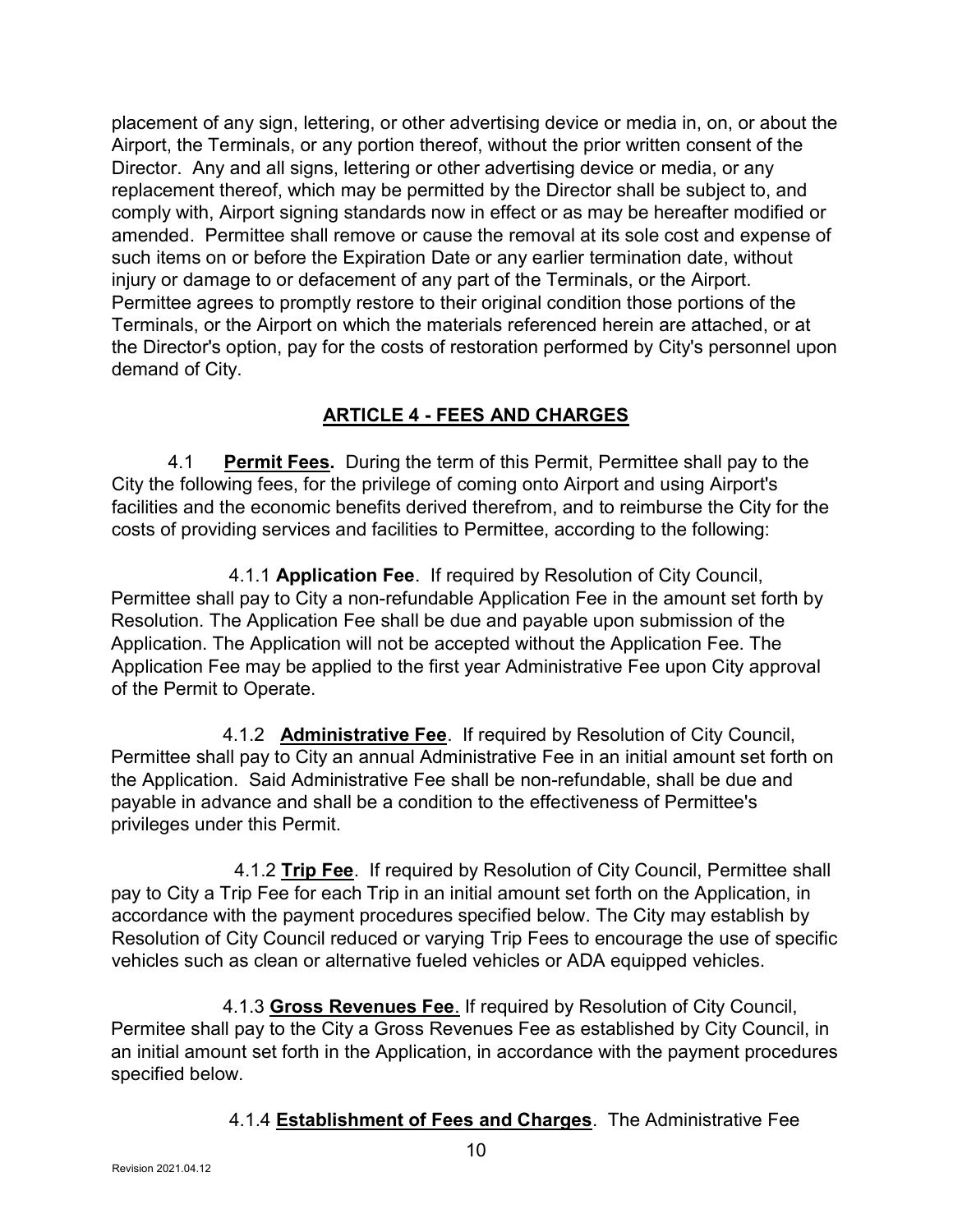and the Trip Fee, or any other fees and charges for the conduct of Ground Transportation Provider operations are established by Resolution of City Council and may be modified or amended from time to time. Permittee shall be obligated to pay such fees and charges as established by Resolution of City Council and as modified or amended by Resolution of the City Council.

## 4.1.5. Payment.

### A. Trip Fee and Trip Statement.

1. (For Non-Transportation Network Companies operations) - Permittee's Trip fee payment is due and payable no later than 30 days of date of City's invoice. Such fee shall be delinquent if not received before 30 days after the date of invoice. City shall calculate the Trip Fees due from the Trip activity recorded by the AVI system or as reported by Permittee by geofence data, if approved by the Director.

If requested by the Director, Permittee shall deliver with payment, in a form with detail satisfactory to the Airport, a statement of Permittee's Trips, showing the number of Trips made each day, the total of Trips for the month and the total Trip Fees due from Permittee for such month. Said statement shall be in a format and contain other information as reasonably specified by the Director and shall be certified by an authorized official of Permittee, attesting to the accuracy of the information contained therein. The Director reserves the right to conduct periodic Vehicle Trip audits in addition to monitoring by the AVI system and to adjust Permittee's monthly Trip Fees and/or security deposit amounts to reflect the adjusted activity levels.

#### 2. (For Transportation Network Companies operations) –

Permittee shall deliver with payment, in a form with detail satisfactory to the Airport, a statement of Permittee's Trips, showing the number of pickup and drop-off Trips made each day, the total of Trips for the month and the Total Trip Fees due from permittee for such month. Said statement shall be in a format and contain other information as reasonably specified by the Director and shall be certified by an authorized official of Permittee, attesting to the accuracy of the information contained therein. Said statement and payment shall be due no later than the 15<sup>th</sup> day of the month following the activity. The Director reserves the right to conduct periodic Vehicle Trip audits and to adjust Permittee's monthly Trip Fees and/or security deposit amounts to reflect the adjusted activity levels.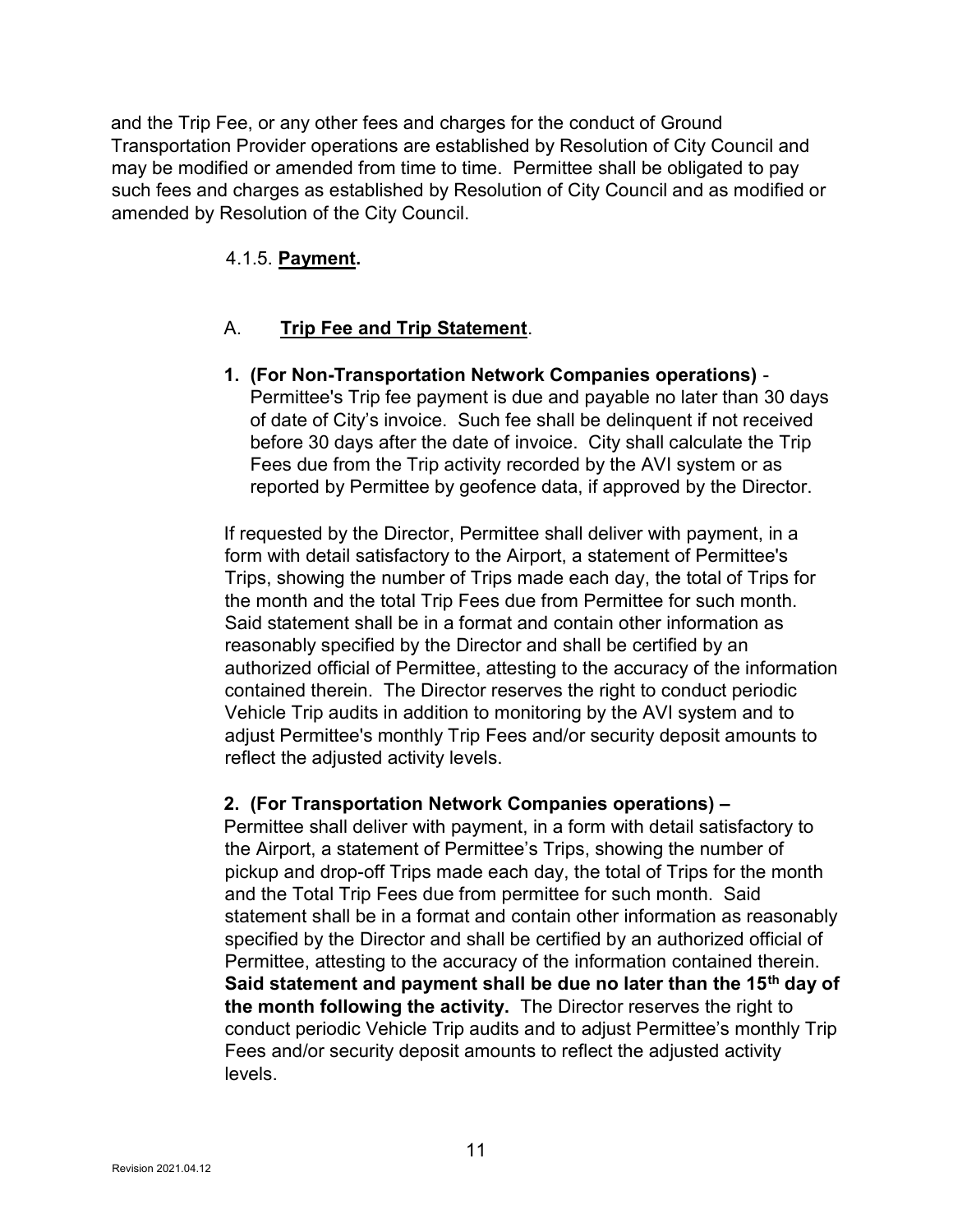B. Gross Revenues Fee and Statement. If Permittee is obligated to pay a Gross Revenues Fee, Permittee shall pay such fee to City within 20 days after the beginning of each calendar month, covering the preceding calendar month or portion thereof. On the due date of the Gross Revenues Fee, Permittee shall also furnish to the Director a statement of Permittee's Gross Revenues for such period. The Gross Revenues statement shall be signed by a responsible accounting officer of the Permittee. Said statement shall be in form and substance satisfactory to the Director, and shall be in sufficient detail to allow the Director to verify all Gross Revenues received by the Permittee.

### C. Customer Transportation Fee

If Permittee is obligated to collect from its customers and remit to City a Customer Transportation Fee for transportation between the Airport Consolidated Rental Car Facility and Terminal A, Permittee shall pay such fee to City within 20 days after the beginning of each calendar month, covering the preceding calendar month or portion thereof. On the due date of the Customer Transportation Fee, Permittee shall also furnish to the Director a statement of Permittee's customers that used the Airport bus system for transportation between the Airport Consolidated Rental Car Facility and Terminal A.

If collected by Permittee, Permittee shall fully and completely comply with the provisions of California Civil Code Section 1936 in making disclosure of the amount and existence of the Customer Transportation Fee to Permittee's customers.

- D. Late Payment or Report. Permittee shall pay City a Delinquent Report Fee of twenty-five dollars (\$25) per day for each day that ANY:
	- a. statement of Trips or Gross revenues is not timely received by City.
	- b. monthly On Demand activity report is not timely received by the City. The report shall be in such form and detail as the Director may require, setting forth by permit number, the number of passenger pickups made by Contractor's Airport permitted drivers at locations in Santa Clara other than the Airport during the previous month.

Permittee shall pay a late payment fee equal to one percent (1%) per month of any late payment. The one percent (1%) late payment fee shall be charged to Permittee on the first day of delinquency and for each month thereafter that such payment or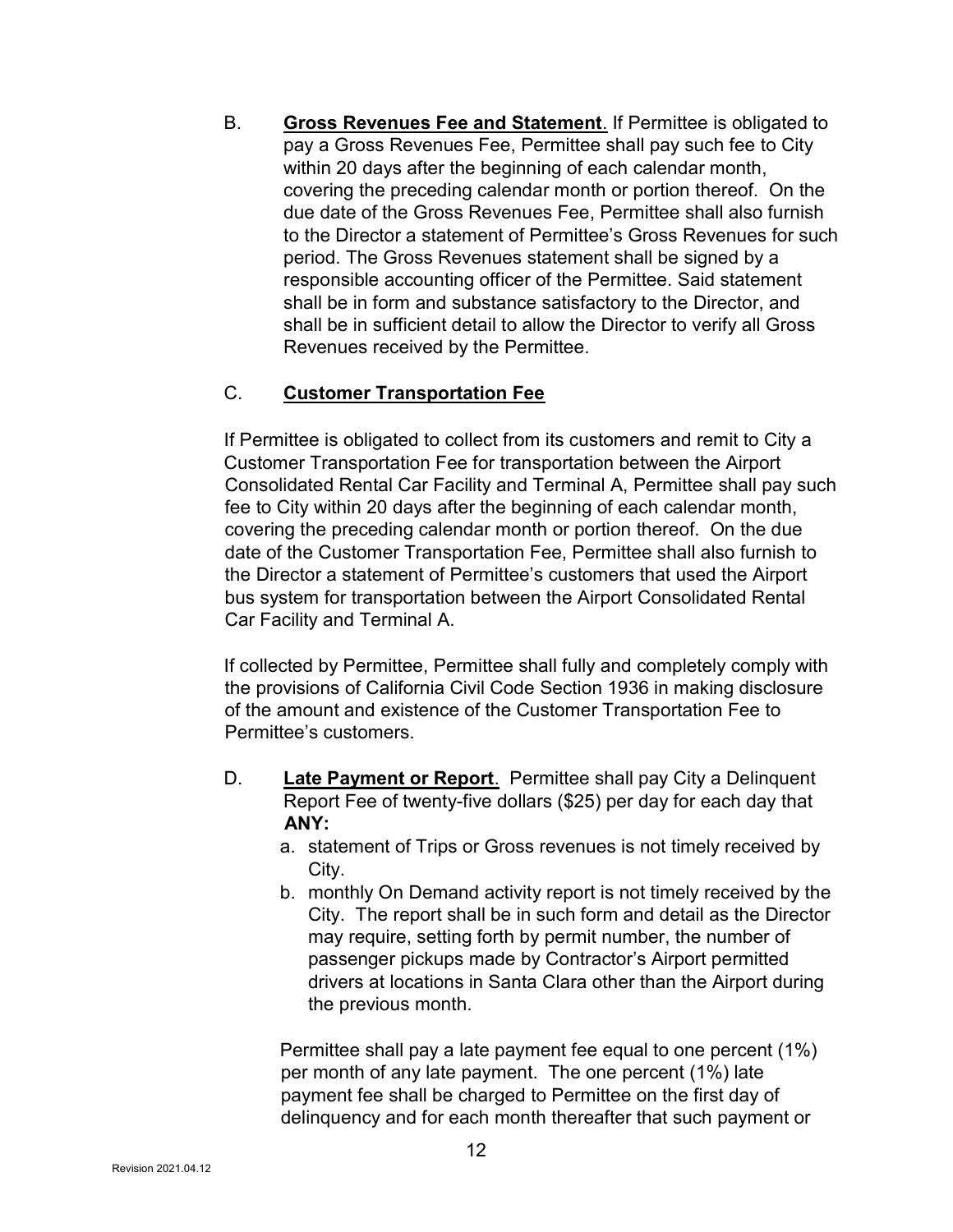portion thereof, is not timely received by City, until full payment is received by City. The assessment of a late payment fee or Delinquent Report Fee shall be in addition to any other remedies City may have under this Permit, or at law or in equity, including interest on amounts not paid when due at the maximum rate allowed by law. Notwithstanding any right or remedy of City on account of such nonpayment, the obligation to pay the outstanding amounts of any fee or charge shall survive the suspension or revocation of this Permit.

- E. Other Payments. Any invoiced fees and charges not described in subsection A or B above are due and payable by Permittee on or before one month from the date of City's invoice, and shall be deemed delinquent if not received by City on or before one (1) month after the date of invoice. Permittee shall pay a late payment fee equal to one percent (1%) per month of the amount that is late. The one percent (1%) late payment fee shall be charged to Permittee on the first day of delinquency and for each month thereafter that such payment or portion thereof, is not timely received by City, until full payment is received by City. The assessment of a late payment fee shall be in addition to any other remedies City may have under this Permit, or at law or in equity, including interest on amounts not paid when due at the maximum rate allowed by law. Notwithstanding any right or remedy of City on account of such nonpayment, the obligation to pay the outstanding amounts of any fee or charge shall survive the suspension or revocation of this Permit.
- F. Place of Payment. Any payments due hereunder shall be payable in lawful money of the United States, to the City of San Jose, Treasury Division, Department of Finance, 200 East Santa Clara Street, San Jose, CA 95113, or to such person or at such place as City may designate from time to time in writing, free from all claims, demands, set-offs, or counterclaims of any kind against City. Payment must include the name of Permittee as stated in this Permit.

4.2 Provision of Information. Permittee in consideration of the execution of this Permit shall provide the information set forth in the Application before execution of this Permit, and shall verify its completeness and accuracy. If Permittee desires City to renew this Permit, Permittee shall provide in writing to City any changes to the information in the Application, no later than twenty eight (28) calendar days prior to the expiration of this Permit.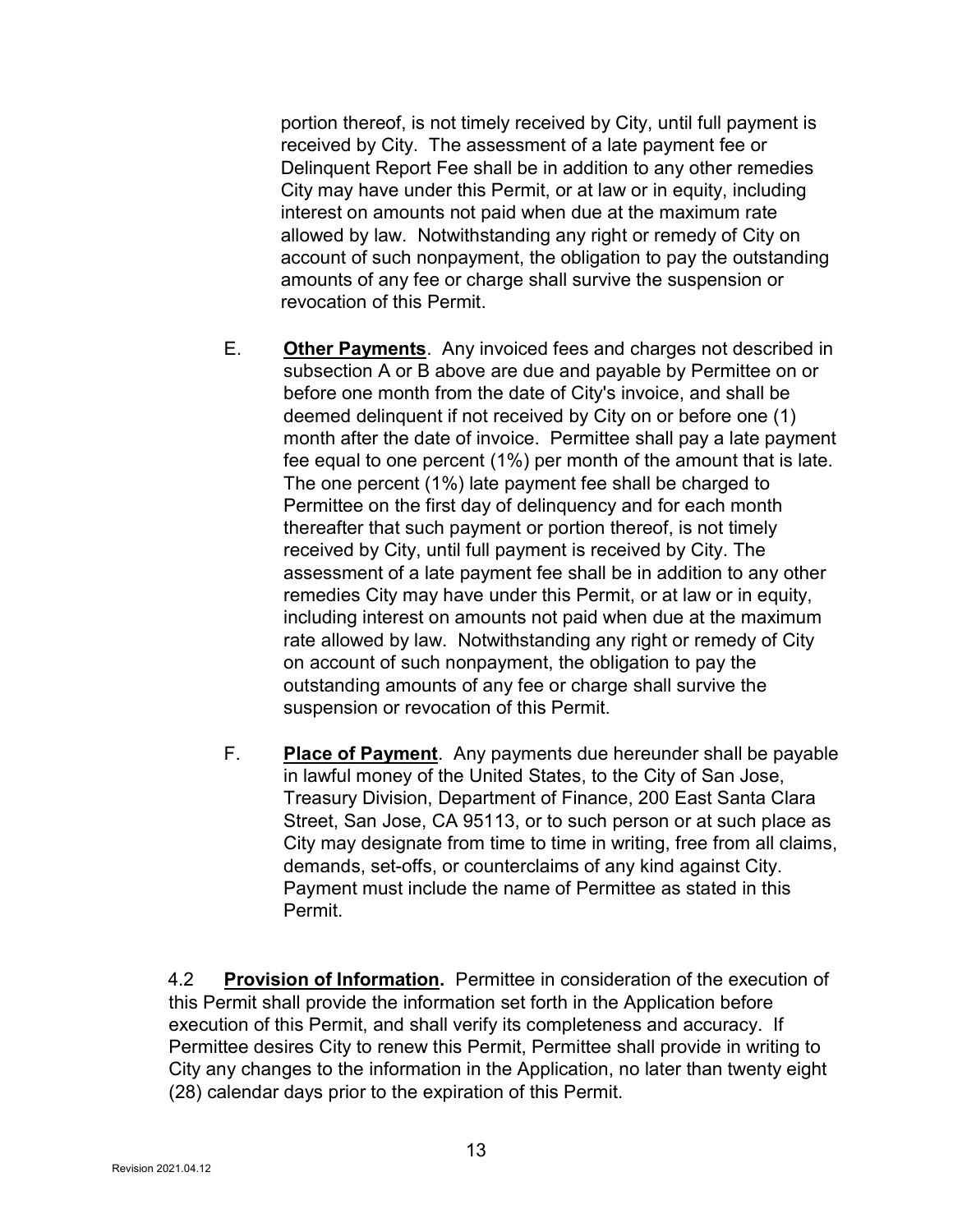4.3 Security Deposit. Initially, upon execution of this Permit, as security for its full and faithful performance of this Permit, Permittee agrees to pay to City concurrent with the delivery to City of this executed Permit, a Security Deposit in the amount set forth on the Application, in a form acceptable to the Director. If Permittee shall be in violation with respect to any term, provision or condition of this Permit, including but not limited to the timely payment of any fee, charge or other payment due under this Permit, City may apply all or any portion of the Security Deposit to the payment of any sum owing and/or any late fee or any other sum which City may be required or deem necessary to spend or incur by reason of Permittee's violation. In such event, Permittee shall, within thirty (30) days of demand by City, deposit with City the amount so applied to replenish the Security Deposit to the amount required by this Section 4.3. Without limitation of any other right of City, a failure to do so shall entitle

City to revoke or suspend this Permit. City shall not be required to keep the Security Deposit separate from its funds, and Permittee shall not be entitled to interest on the Security Deposit. After sixty (60) days but no later than ninety (90) days from the beginning of the term of this Permit, if requested by Director, Permittee shall increase the Security Deposit to equal the greater of the amount set forth on the Application or the total Trip Fees for the sixty-day period. The Director may adjust the Security Deposit requirement in the exercise of Director's discretion if the Director determines that, due to subsequent events or information, the existing security deposit is inadequate to ensure Permittee's full and faithful performance.

## ARTICLE 5 - BOOKS AND RECORDS

 5.1 Maintain Records. Permittee shall maintain for a period of not less than four (4) years or, in the event of a claim by City, until such claim of City for payments herein shall have been fully ascertained, fixed and paid, separate and accurate daily records of operations at the Airport, showing in detail all Trips taken at the Airport, all business done or transacted in, on, about or from the Airport or pertaining to Permittee's operations relating to Airport Customers, and entries in any such records or books shall be made at or about the time the Trips occur.

5.2 **Inspection of Records.** In the event of any audit, inspection, or review of Permittee's books, ledgers, or records by the City disclose an underpayment by Permittee of any consideration due, Permittee shall pay immediately the amount of such underpayment together with interest from the time such consideration was due at the rate of one percent (1%) per month or the maximum rate then allowed by law. Should any audit, inspection, or review by the City disclose an underpayment by Permittee in excess of one percent (1%) of the consideration due over any period, Permittee shall promptly pay City the amount underpaid for such payment period, and shall promptly reimburse City for all costs incurred in the conduct of such audit, inspection, or review. Failure by Permittee to pay any arrearages or make any reimbursement within thirty (30) days of receipt of demand for payment or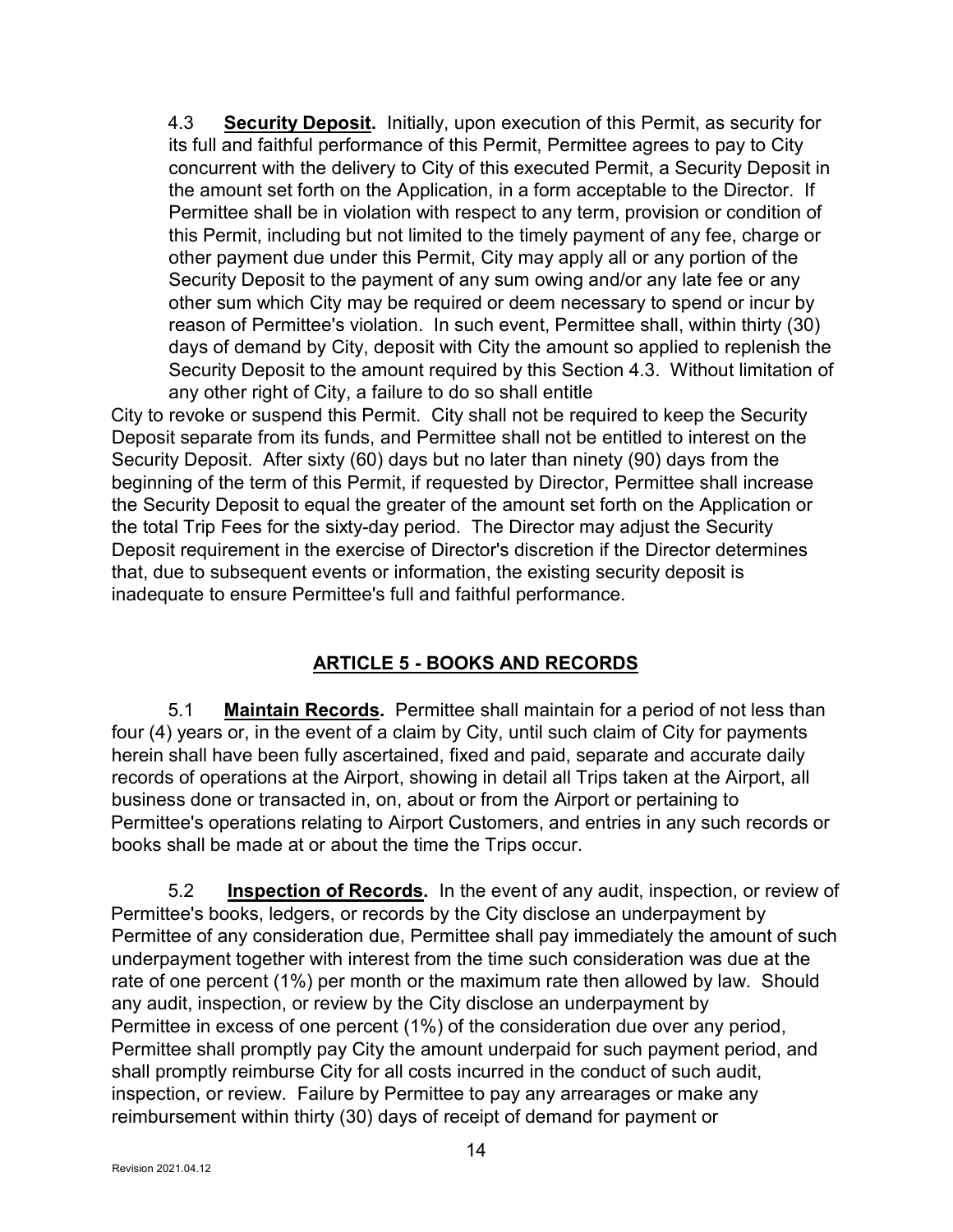reimbursement to the City, shall constitute an event of default. The City reserves the right to determine the time and frequency of such audits, inspections or reviews.

5.3 City Custody of Records. Where City has reason to believe that such records or documents may be lost or discarded due to dissolution, disbandment or termination of Permittee's business, City may, by written request by any of the abovenamed officers, require that custody of the records be given to City and that the records and documents be maintained in the Airport's Administrative Offices. Access to such records and documents shall be granted to any party authorized by Permittee, Permittee's representatives, or Permittee's successor-in-interest; or as required by law including without limitation the California Public Records Act (Gov. Code Section 6250, et. seq.).

5.4 **Other Information.** Permittee shall furnish City with such other financial or statistical reports as Director, from time to time may reasonably require in order to enforce the provisions of this Permit.

## ARTICLE 6 - VEHICLE REQUIREMENTS

6.1 **Identification.** Permittee shall report to the Director, all of the information requested on the Application, for each Vehicle operating at the Airport, prior to allowing such Vehicle to operate at the Airport.

6.2 **Appearance.** Unless expressly permitted by Director, all of Permittee's Vehicles operated at the Airport shall conform to the Vehicle Requirements set forth in the Rules and Regulations:

6.3 Operator Category Marking. If Permittee is operating as more than one category of Ground Transportation Provider, Permittee's Vehicles must be marked so that Airport Customers may easily distinguish the particular Vehicle's type of operation.

6.4 Vehicle Condition. All Vehicles must be maintained in good and safe mechanical condition and otherwise in compliance with the California Vehicle Code and the California Public Utilities Code. In addition, all Vehicles must be clean and free of any visible damage must have hubcaps and door handles and all equipment required by the California Vehicle Code and the California Public Utilities Code, if applicable. The Airport reserves the right to perform periodic vehicle inspections to determine that Vehicles are in compliance with standards set forth in this Permit, the California Vehicle Code and the California Public Utilities Code. Director, at Director's discretion, may inspect Vehicles prior to issuance of this Permit.

 6.5 Vehicle Identification Decal and Transponder. Vehicles may be required to display a Vehicle Identification Decal placed at a location as prescribed by the Director.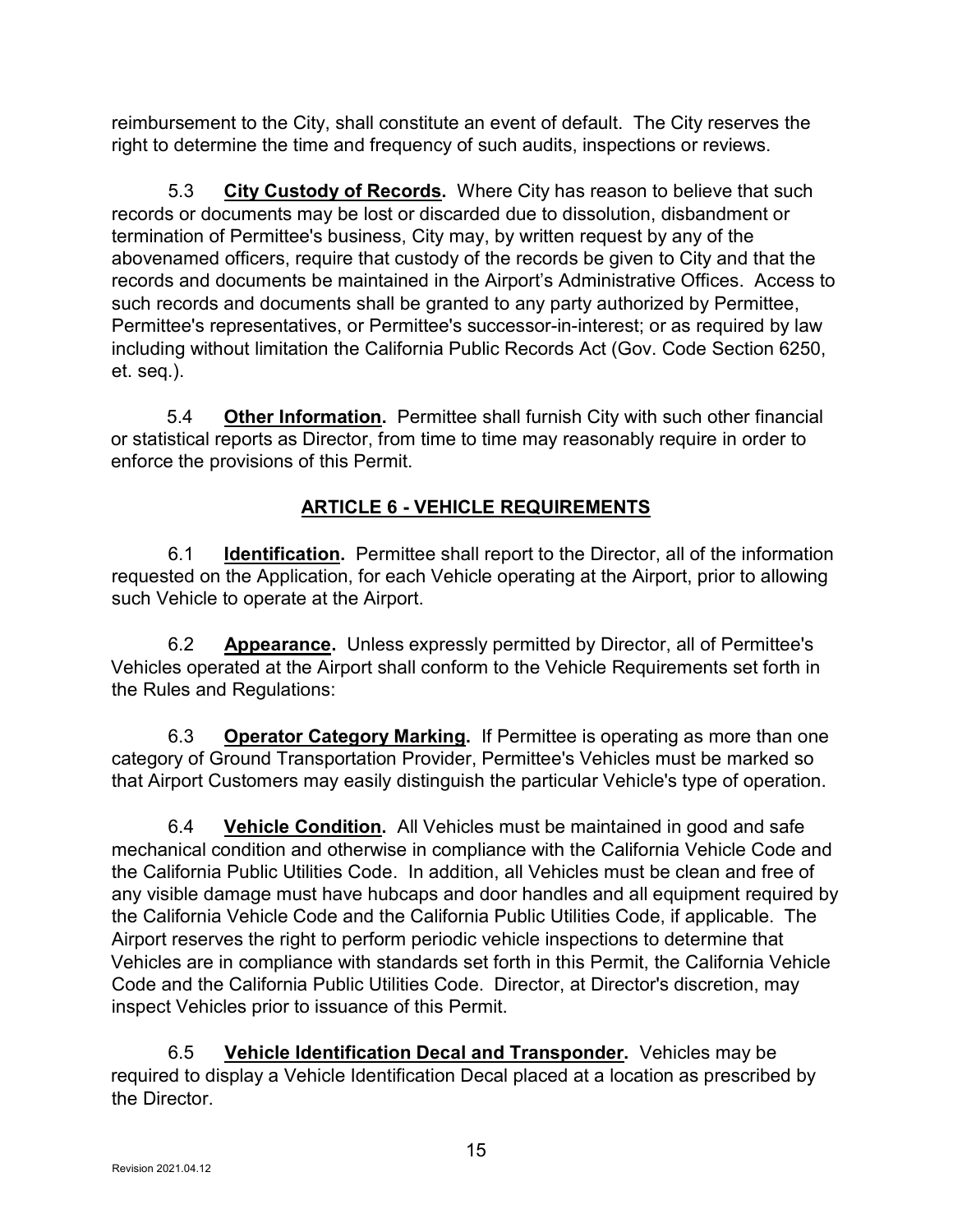The Director may require Permittee to affix a transponder or similar device as part of an Automated Vehicle Identification (AVI) System. The cost of the AVI unit, installing or replacing the transponder shall be borne by Permittee. The City or its agent will be responsible for installing the AVI unit on Permittee's Vehicle and shall do so in a professional manner so as to avoid unnecessary damage to the Vehicle. City shall submit an invoice to Permittee for all reasonable costs of installation. Permittee waives any and all claims against City for any incidental damage caused to the Vehicle by the ordinary process of installing or removing the transponder or similar device, unless solely caused by the negligence of City. Permittee shall execute an acceptance of the installation work done and a waiver of claims for damage from installation of the AVI device upon completion of the installation, unless the Vehicle was unreasonably damaged during installation.

## ARTICLE 7 - INDEMNITY

7.1 Permittee's Indemnification. Permittee, for and on behalf of its directors, officers, employees and agents, covenants and agrees to indemnify, defend and hold harmless City, its officers, employees and agents, from and against any and all claims, demands, liabilities, losses, costs, expenses, penalties, suits, judgments or damages, arising out of or resulting at any time from any injury or death to person or damage to property as a result of the willful or negligent act or omission of Permittee, its officers, employees, or agents, or which results from their noncompliance with any Laws respecting the condition, use, occupation or safety of the Airport or the Terminals, or any part thereof, or which arise from Permittee's failure to do anything required under this Permit or for doing anything which Permittee is required not to do under this Permit, except as may arise from the active negligence or the willful misconduct of City, its officers, employees or agents. This provision shall survive termination of this Permit.

7.2 Permittee's Assumption of Risk. Permittee covenants that it shall voluntarily assume all risk of loss, damage or injury to the person or property of Permittee, its directors, officers, employees, agents, and contractors which may occur in, on, or about the Terminals, or the Airport at any time and in any manner, except such loss, injury, or damage as may be caused by the active negligence or the willful misconduct of City, its officers, employees or agents.

## ARTICLE 8 - WAIVER

8.1 Waiver by Permittee. As a material part of the consideration to be rendered by Permittee to City under this Permit, Permittee waives any and all claims or causes of action against City, its officers, employees and agents which Permittee may now or hereafter have at any time for damage to Permittee's property located in, on, or about the Airport or the Terminals, and for injury to or death of any person occurring in, on or about the Terminals or the Airport from any cause arising at any time, except as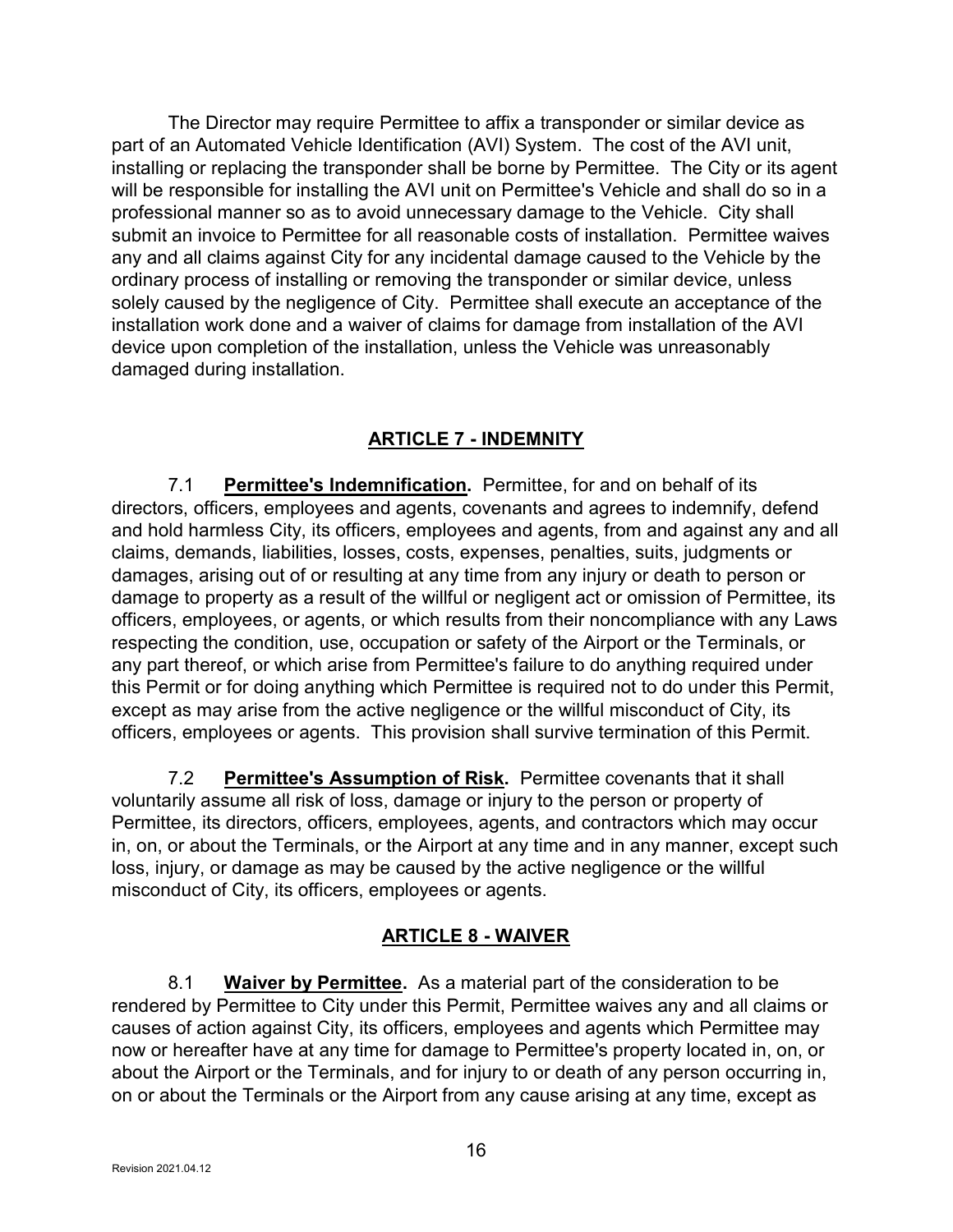may arise from the active negligence or the willful misconduct of City, its officers, employees and agents.

 In addition to the foregoing, except as shall arise out of the active negligence or the willful misconduct of City, its officers, employees and agents, Permittee specifically waives any and all claims or causes of action which it may now or hereafter have against City, its officers, employees and agents for any loss, injury or damage arising or resulting from any act or omission of any, licensee, other permittee, sub licensee, or concessionaire of the Terminals or the Airport, or any person who uses the Terminals or the Airport with or without the authorization or permission of City.

8.2 Reimburse City's Costs. In the event that Permittee fails to abide by, or violates this Permit, City may (but shall have no obligation to), upon condition that City shall act for the account and at the expense of Permittee and without a waiver of such violation, perform any act which, if performed by Permittee, would otherwise cure the violation. If, in so doing, City is required or elects to pay any money or do any act which will require the payment of any money or the incurring of any cost or expense, Permittee covenants and agrees to reimburse City the sum or sums of money so paid or incurred by City, together with interest at the maximum interest rate then allowed by law, plus costs and damages, as part of its fees and charges, immediately upon receipt of City's invoice therefore. The failure to timely pay the same shall constitute an event of default. Nothing in this section shall relieve Permittee's obligation to pay any late fee or interest or extend the due date of any payment owed by Permittee.

8.3 **Assumption of Risk From Flights.** Permittee agrees to voluntarily assume all risk of loss, damage, or injury to the person and property of Permittee, its agents, contractors, directors, employees, officers, and representatives, in or about the Airport or the Terminals which, during the term of this Permit, may be caused by or arise or occur in any manner:

 8.3.1 From the flight of any aircraft of any and all kinds now or hereafter flown in, through, across, or about any portion of the air space over the Airport or the Terminals; or

 8.3.2 From noise, vibration, currents and other effects of air, illumination, and fuel consumption, or fear thereof, arising or occurring from or during such flight, or from or during the use by aircraft of the Airport, including but not limited to, landing, storage, repair, maintenance, operation, run-up, and take-off of such aircraft, and the approach and departure of aircraft to or from said Airport.

8.4 No Waiver by City. The acceptance of the Trip Fee or any other fee or charge hereunder by City shall not be deemed to be a waiver of any preceding violation by Permittee of any provision of this Permit, other than the failure of Permittee to pay such installment of the Trip Fee or such other fee or charge so accepted, regardless of City's knowledge of such preceding or subsequent violation at the time of acceptance of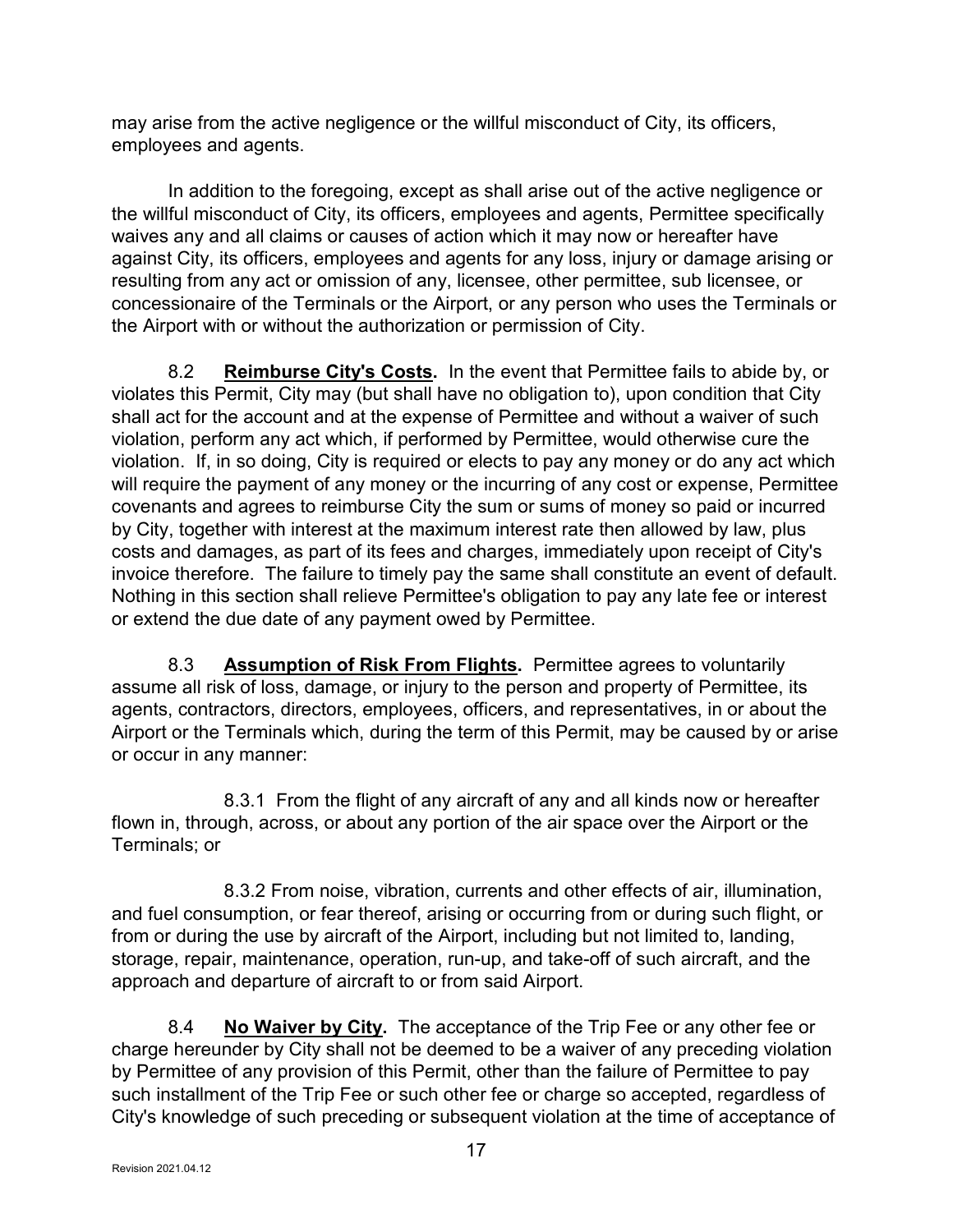such fee or the waiver of any other right or remedy allowed in law or in equity. The consent or approval by City to any act of Permittee requiring City's approval shall not be deemed to waive or render unnecessary the need for City's consent to or approval of any subsequent similar act of Permittee.

#### ARTICLE 9 - REVOCATION OR SUSPENSION OF PERMIT

 City may revoke or suspend this Permit if Permittee at any time fails to conform with its terms, provisions and conditions. Chapter 25.10 of Title 25 of the Municipal Code sets forth the appeal rights of any entity operating as a Ground Transportation Provider whose Permit has been denied, revoked or suspended. In addition to all other grounds for suspension or revocation set forth in Section 25.10.030, grounds for revocation or suspension of this Permit for a violation of its terms and conditions under Section 25.10.030A(12) shall include, but not limited to, each of the following failures to conform:

 9.1 Permittee fails duly and punctually to pay the Trip Fee, or the Administrative Fee pursuant to the Provisions contained in Section 4.1, or to make any other payment required hereunder, when due to City; or

 9.2 The interest of Permittee under this Permit shall be transferred, by reason of death, operation of law, assignment, sublease or otherwise, to any other person, firm or corporation; or

 9.3 Permittee fails to keep, perform and observe each other term, condition and provision set forth in this Permit, including submission of reports requested herein and such failure shall continue for a period of more than thirty (30) days after delivery by Director of a written notice of such failure to conform; or

 9.4 Permittee uses or gives its permission to any person to use any portion of Airport, or Terminals used by Permittee under this Permit, for any illegal purpose; or

 9.5 Permittee falsifies records of operations which would be eligible for Trip Fee consideration, through such acts as (but not limited to):

- A. Instructing or suggesting to an Airport Customer that he/she provide any false information relating to the pick-up or drop-off of the Airport Customer;
- B. Providing false information to Airport personnel;
- C. Submitting to Airport officials records of operations and/or Waybills in an altered or fictitious form;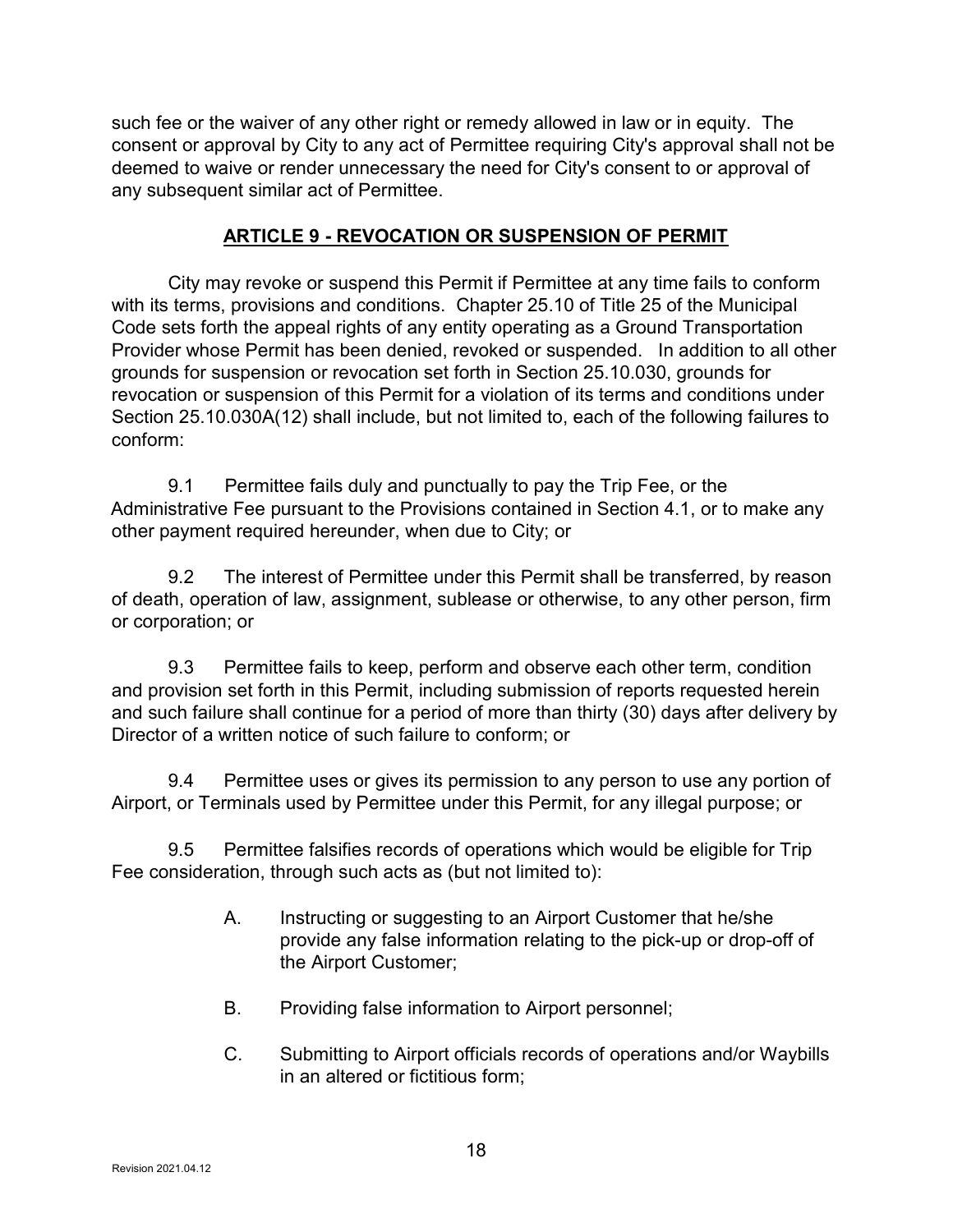D. Tampering with an AVI transponder or deliberate avoidance of AVI readers to prevent accurate trip accounting.

 In the event City determines Permittee has deliberately mislead City as to the appropriate Trip Fees or Gross Revenues Fee, City may, in addition to any other right or action available, charge Permittee interest from the date of diversion at the lesser of (i) the rate of one and one-half percent (1-1/2%) per month or (ii) at the maximum rate then allowed by law on the total amount of diverted revenue which is otherwise applicable to the Trip Fee from the date of diverted revenues; or

- 9.6 Permittee fails to comply with the Rules and Regulations; or
- 9.7 Permittee has not paid all fees and charges or taxes required to be paid to City in order to conduct the Commercial Activity at the Airport; or
- 9.8 Permittee does not possess all current and valid certifications, licenses, federal, state or local government approvals or other authorizations necessary to engage in Commercial Activity at the Airport; or
- 9.9 Permittee does not furnish or maintain all bonds, insurance or other form of security as may be required pursuant to this Permit or Chapter 15.04 of the Municipal Code.

## ARTICLE 10 - PUBLIC SAFETY INTERRUPTION

 City may interrupt or suspend Permittee's activities at the Airport and Permittee's use of the Airport if, in City's sole discretion, such interruption or termination is necessary in the interest of public safety. Permittee hereby waives any claim against the City for damages or compensation should its activities be interrupted or suspended for any period.

## ARTICLE 11 - CITY'S ENFORCEMENT OF PERMIT PROVISIONS

If Permittee fails to conform to any of the terms, provisions or conditions of this Permit, then City may elect to take any action available to it in law or in equity including but not limited to:

A. Allow this Permit to continue in full force and effect and enforce all of City's rights and remedies hereunder, including, without limitation, the right to collect fees as they become due together with any interest or late fees due thereon; or

B. Suspend or revoke this Permit in accordance with Chapter 25.10 of the Municipal Code without prejudice to any other remedy or right of action for arrearage of fees. Upon such suspension or revocation of this Permit by City, all rights, powers and privileges of Permittee hereunder shall cease. City will not be deemed to have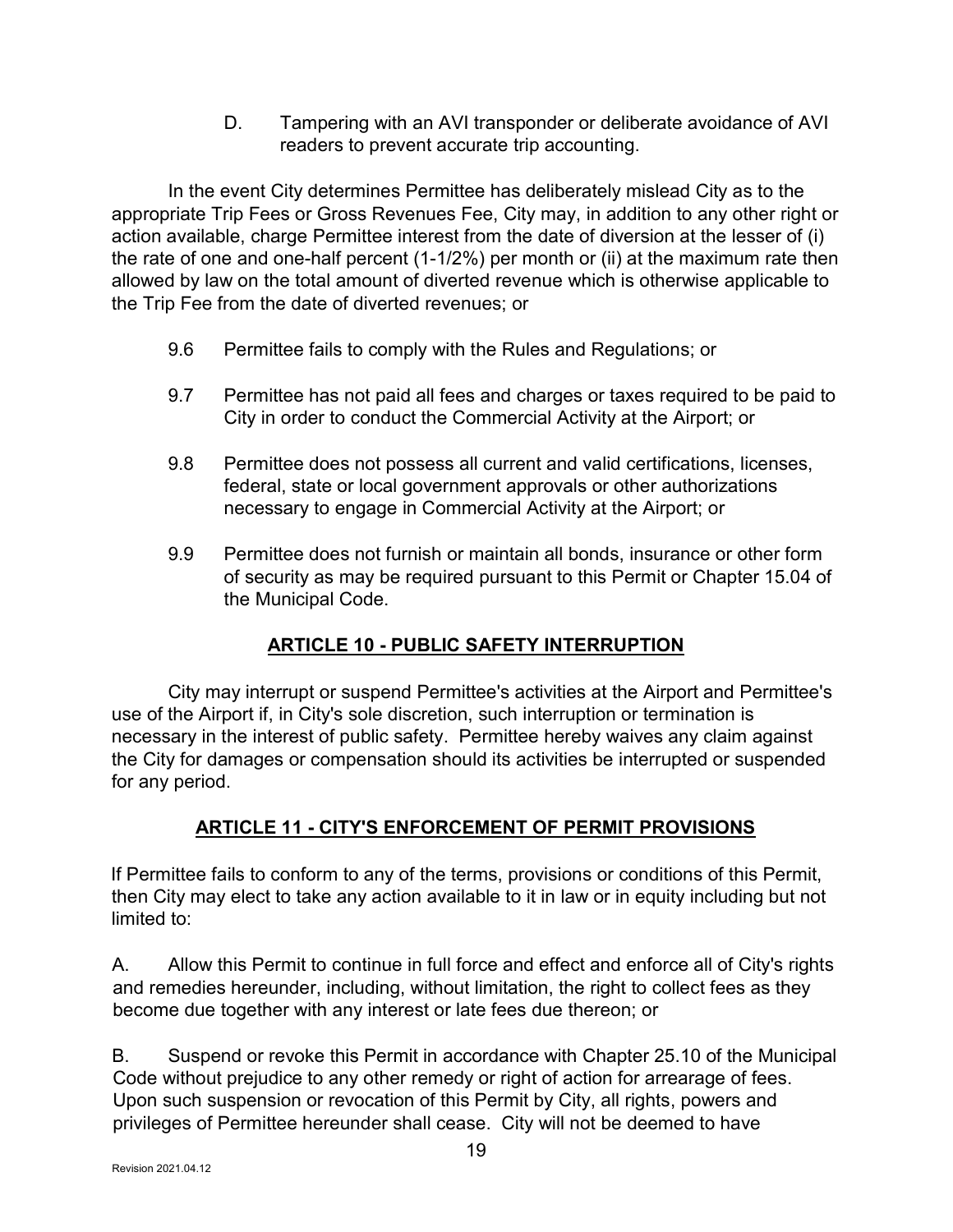suspended or have revoked this Permit in the absence of service of written notice upon Permittee to that effect. Revocation or suspension of this Permit may be appealed pursuant to the provisions contained in Chapter 25.10 of the Municipal Code, as amended from time to time. The Administrative Fee shall be forfeited upon revocation of the Permit and must be paid again in full prior to the issuance of any new Permit to Permittee.

#### ARTICLE 12 - MONETARY DAMAGES

 In the event City elects to revoke or suspend this Permit, Permittee shall pay to City an amount equal to the sum of:

 12.1 All amounts owing at the time of revocation or suspension on account of Permittee's violation of any term, condition, or provision of this Permit including but not limited to unpaid fees plus any interest or late fees due thereon on all such amounts from the date due until paid;

 12.2 Any other amount to compensate City fully for all detriment proximately caused by Permittee's failure to conform to the Permit and applicable Laws or which in the ordinary course would likely result there from.

#### ARTICLE 13 - REPRESENTATIONS AND WARRANTIES AND COVENANTS

 13.1 Permittee represents, warrants and covenants with respect to this Permit and any amendment hereto as follows:

 13.1.1 That Permittee has the power and authority to enter into this Permit with City, that the Board of Directors of Permittee has by corporate resolution approved such power and authority to enter into this Permit and bind Permittee, that this Permit shall be executed, delivered and performed pursuant to the power and authority conferred by the Board of Directors of Permittee and be binding upon Permittee, and that the individual executing this Permit is duly authorized to do so.

13.1.2 That there are no unresolved claims or disputes between Permittee and City.

 13.1.3 That Permittee shall furnish true and accurate financial statements, records, reports, resolutions, certifications, and other information as may be requested from Permittee by City from time to time during the term of this Permit, solely as necessary to enforce the terms of this Permit.

 13.1.4 That Permittee is in compliance with all local, state, and federal Laws related to the operation of Permittee's business.

13.1.5 That Permittee shall comply with the Rules and Regulations.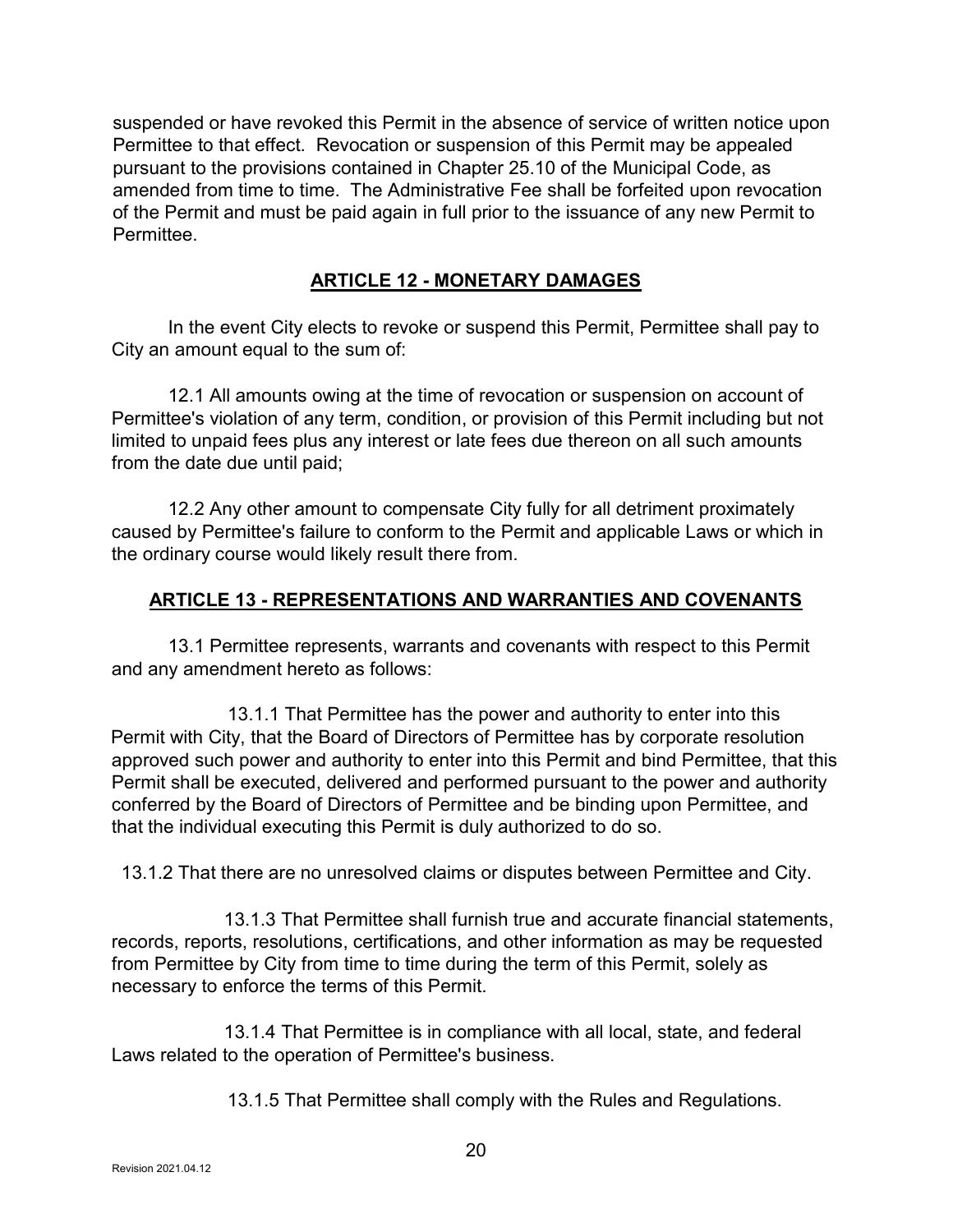### ARTICLE 14 - AIRPORT SECURITY

 14.1 Permittee agrees that it shall indemnify and hold harmless City from and against, and agrees to pay or reimburse City for, any fine levied by the United States Federal Aviation Administration against City for any violation of federal airport security regulations caused by or attributable to Permittee, its directors, officers, employees or agents. Permittee shall observe all applicable federal, state, and City laws and procedures on the observation of security at airports.

 14.2 Permittee shall faithfully observe and comply with all Rules and Regulations and all reasonable modifications thereof and additions thereto from time to time as may be promulgated by the Director on City's behalf.

 14.3 Permittee shall be solely responsible for any vandalism or theft at the Airport by its drivers, employees, representatives or other agents. City shall be responsible only for general security throughout the Airport and shall not be liable for any vandalism that may occur to Permittee's Vehicles.

### ARTICLE 15 - GRANT AGREEMENT COVENANTS

 15.1 Permittee acknowledges that City is subject to Federal Grant Agreement obligations as a condition precedent to granting of funds for improvement of the Airport, and, accordingly, agrees to, and agrees to be bound by, the following covenants provided by the Federal Aviation Administration, as they may apply to Permittee:

A. Permittee for itself, its personal representatives, successors in interest, and assigns, as a part of the consideration hereof, does hereby covenant and agree that in the event facilities are constructed, maintained, or otherwise operated on any areas occupied or utilized by Permittee and described in this Permit for a purpose for which a Department of Transportation ("DOT") program or activity is extended or for another purpose involving the provision of similar services or benefits, Permittee shall maintain and operate such facilities and services in compliance with all other requirements imposed pursuant to title 49, Code of Federal Regulations, DOT Subtitle A, Office of the Secretary, Part 21, Nondiscrimination in Federally-Assisted Programs of the Department of Transportation-Effectuation of Title VI of the Civil Rights Act of 1964, and as the Regulations may be amended.

 B, Permittee for itself, its personal representatives, successors in interest, and assigns, as a part of the consideration hereof, does hereby covenant and agree that: (1) no person on the grounds of race, color, or national origin shall be excluded from participation in, denied the benefits of, or be otherwise subjected to discrimination in the use of the facilities, (2) that in the construction of any improvements on, over, or under any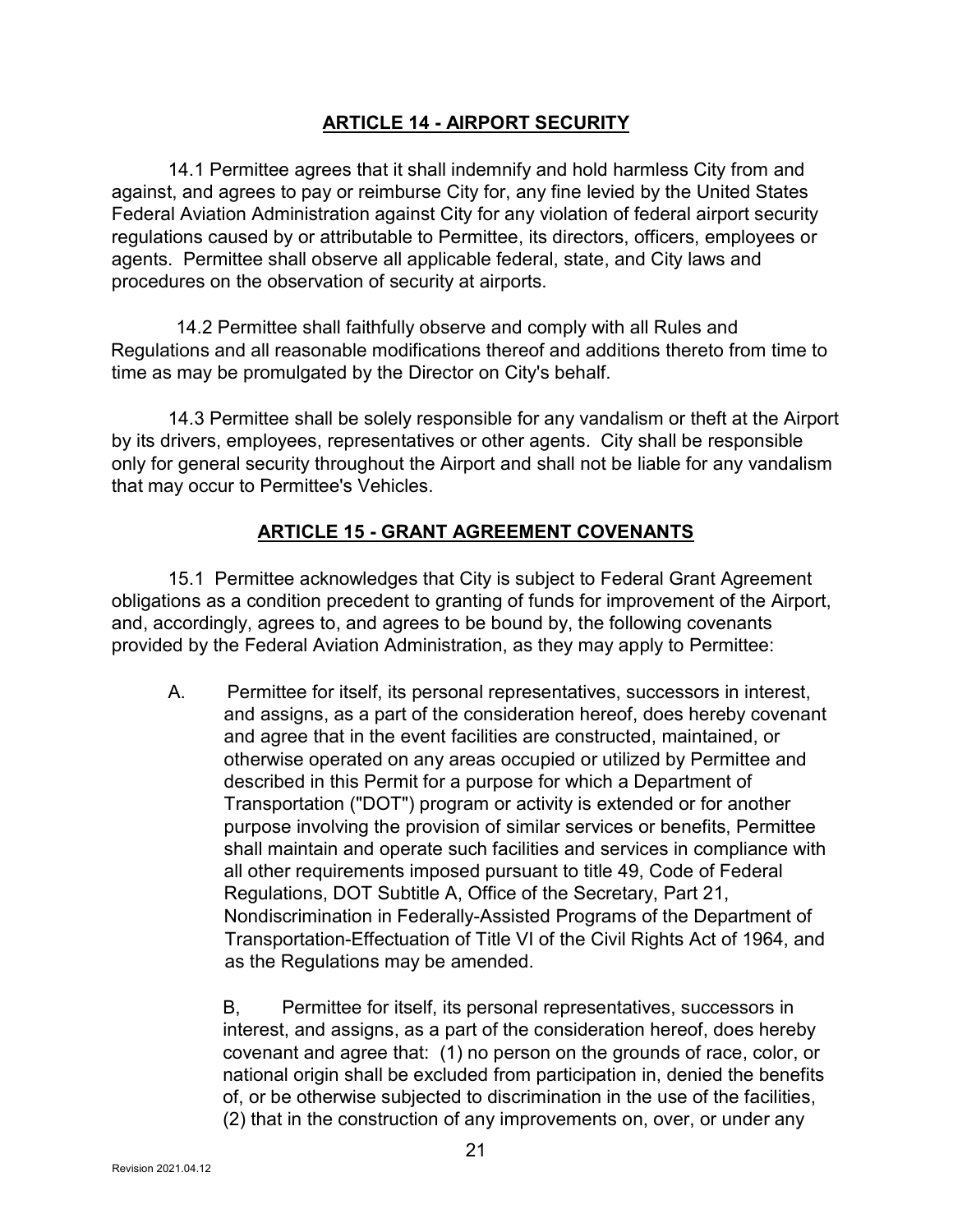areas occupied or utilized by Permittee and the furnishings of services thereon, no person on the grounds of race, color, or national origin shall be excluded from participation in, denied the benefits of, or otherwise be subject to discrimination, (3) that Permittee shall use any areas occupied or utilized by Permittee in compliance with all other requirements imposed by or pursuant to Title 49, Code of Federal Regulations, Department of Transportation, Subtitle A, Office of the Secretary, Part 21, Nondiscrimination in Federally Assisted Programs of the Department of Transportation-Effectuation of Title VI of the Civil Rights Act of 1964, and as the regulations may be amended.

- C. That in the event of breach of any of the above non-discrimination covenants, City shall have the right to terminate this Permit and to reenter and repossess any areas occupied or utilized by Permittee and the facilities thereon, and hold the same as if said Permit had never been made or issued. This provision does not become effective until the procedures of 49 CFR, Part 21, are followed and completed including expiration of appeal rights.
- D. Permittee shall furnish its accommodations and/or services on a fair, equal and not unjustly discriminatory basis to all users thereof and it shall charge fair, reasonable and not unjustly discriminatory prices for each unit or service. Permittee may be allowed to make reasonable and nondiscriminatory discounts, rebates or other similar type of price reductions to volume purchasers.
- E. Non-compliance with Provision D, above, shall constitute a material breach thereof and in the event of such non-compliance City shall have the right to terminate this Permit without liability therefore or at the election of the City of San Jose or the United States, either or both Governments shall have the right to judicially enforce Provisions A, B, C and D above.
- F. Permittee agrees that it shall insert the above five (5) provisions in any agreement by which Permittee grants a right or privilege to any person, firm or corporation to render accommodations and/or services to the public on the permitted premises.
- G. Permittee assures that it will comply with pertinent statutes, executive orders and such rules as are promulgated to assure that no person shall, on the grounds of race, creed, color, national origin, sex, age. Or handicap be excluded from participating in any activity conducted with or benefiting from federal assistance. This section obligates Permittee or its transferee for the period during which federal assistance is extended to the Airport, except where federal assistance is to provide, or is in the form of personal property or real property or interest therein or structures or improvements thereon. In these cases, this Section obligates Permittee or any transferee for the longer of the following periods: (a)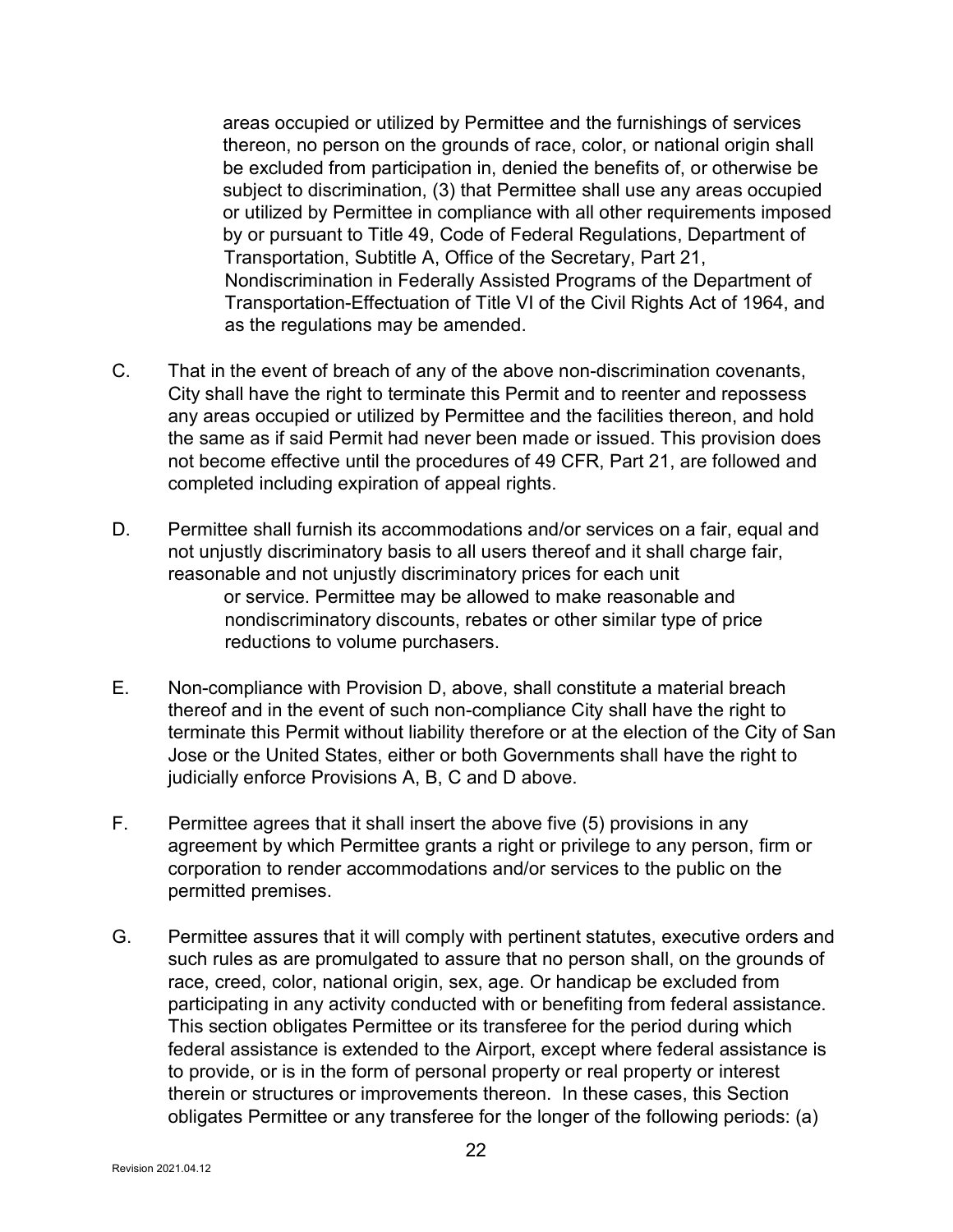the period during which the property is used by City or any transferee for a purpose for which federal assistance is extended, or for any purpose involving the provision of similar services or benefits; or (b) the period during which City or any transferee retains ownership or possession of the property. In the case of contractors from the bid solicitation period through the completion of the contract.

- H. The City reserves the right to further develop or improve the landing area of the Airport as it sees fit, regardless of the desires or view of Permittee and without interference or hindrance.
- I. The City reserves the right, but shall not be obligated to Permittee to maintain and keep in repair the landing area of the Airport and all publicly owned facilities of the Airport, together with the right to direct and control all activities of Permittee in this regard.
- J. This Permit shall be subordinate to the provisions and requirements of any existing or future agreement between the City and the United States, relative to the development, operation or maintenance of the Airport.
- K. There is hereby reserved to the City, its successors and assigns, for the use and benefit of the public, a right of flight for the passage of aircraft in the airspace above the surface of the Airport. This public right of flight shall include the right to cause in the airspace any noise inherent in the operation of any aircraft used for navigation or flight through the airspace or landing at, taking off from or operation on the Airport.
- L. Permittee agrees to comply with the notification and review requirements covered in Part 77 of the Federal Aviation Regulations in the event any structure or building is planned for the location(s) of its activities, or in the event of any planned modification or alteration of any present or future building or structure situated at the Airport.
- M. Permittee by accepting this Permit, agrees for itself, its successors and assigns that it will not make use of the Airport in any manner which might interfere with the landing and taking off of aircraft from San Jose International Airport or otherwise constitute a hazard. In the event this covenant is breached, City reserves the right to enter upon any areas occupied by Permittee and cause abatement of such interference at the expense of Permittee.
- N. It is understood and agreed that nothing herein contained shall be construed to grant or authorize the granting of any exclusive right within the meaning of Section 308a of the Federal Aviation Act of 1958 (49 U.S.C. Section 1349a).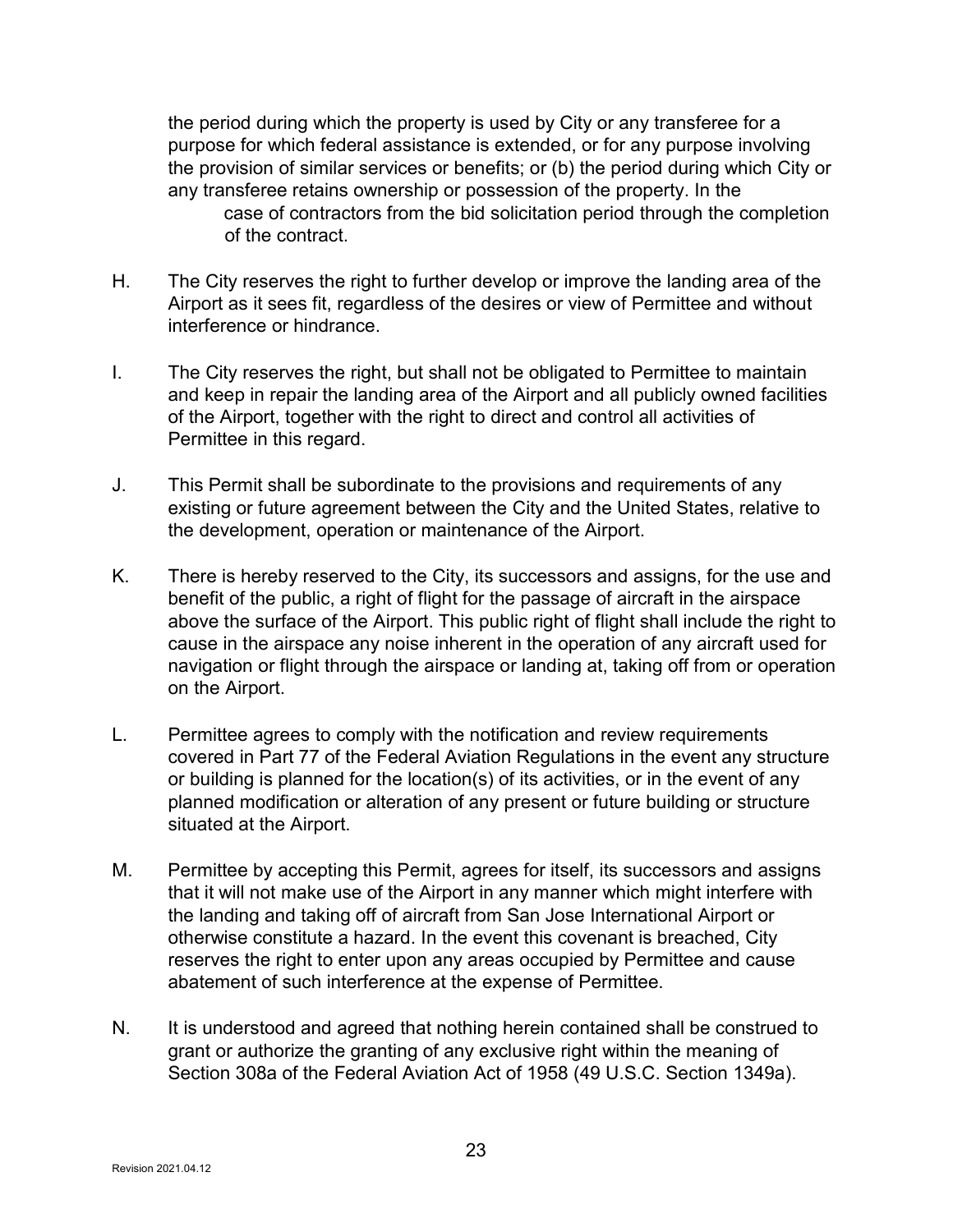- O. This Permit and all the provisions hereof shall be subject to whatever right the United States Government now has or in the future may have or acquire, affecting the control, operation, regulation and taking over of the Airport or the exclusive or non-exclusive use of the Airport by the United States during the time of war or national emergency.
- P. Permittee, by accepting this Permit expressly agrees for itself, its successors and assigns, that it will not erect nor permit the erection of any structure or object, nor permit the growth of any tree on any areas occupied or utilized by Permittee to a height above the mean sea level that would exceed FAR Part 77 standards or elevations affecting the Airport navigable airspace. In the event the aforesaid covenants are breached, City reserves the right to enter upon any area utilized by Permittee and to remove the offending structure or object and cut the offending tree, all of which shall be at the expense of the Permittee.

 15.2 In the event that the Federal Aviation Administration requires, as a condition precedent to granting of funds for the improvement of the Airport, modifications or changes to this Permit, Permittee agrees to consent in writing upon the request of city to such reasonable amendments, modifications, revisions, supplements or deletions of any of the terms, conditions, or requirements of this Permit as may be reasonably required to enable City to obtain Federal Aviation Administration funds, provided that in no event shall such changes materially impair the rights of Permittee hereunder. A failure by Permittee to so consent shall constitute a breach of this Permit.

### ARTICLE 16 - TRANSFERS

 16.1 Non-transferability. This Permit is personal to Permittee and Permittee may not assign, transfer, license, convey, or sell this Permit, or any rights of Permittee hereunder, whether voluntarily or by operation of law.

 16.1.1 Any transfer in violation of the Provisions of this Article shall be void and shall entitle City, at its option, to terminate this Permit, and the acceptance of the Trip Fee or any other fee or charge by City or the continuation of the Ground Transportation Provider operations by Permittee or the proposed transferee shall not be deemed a waiver of City's right to terminate this Permit on account of Permittee's failure to secure the Director's prior written consent.

### ARTICLE 17 - NOTICES

 All notices, statements, demands, requests, consents, approvals, authorizations, offers, agreements, appointments or designations hereunder by either party to the other, shall be in writing and shall be sufficiently given and served upon the other party if (i) personally served, or (ii) if sent by United States certified mail, return receipt requested, postage prepaid, or (iii) if sent by express delivery service, or (iv) in the case of facsimile, if sent to the telephone number(s) set forth below during the normal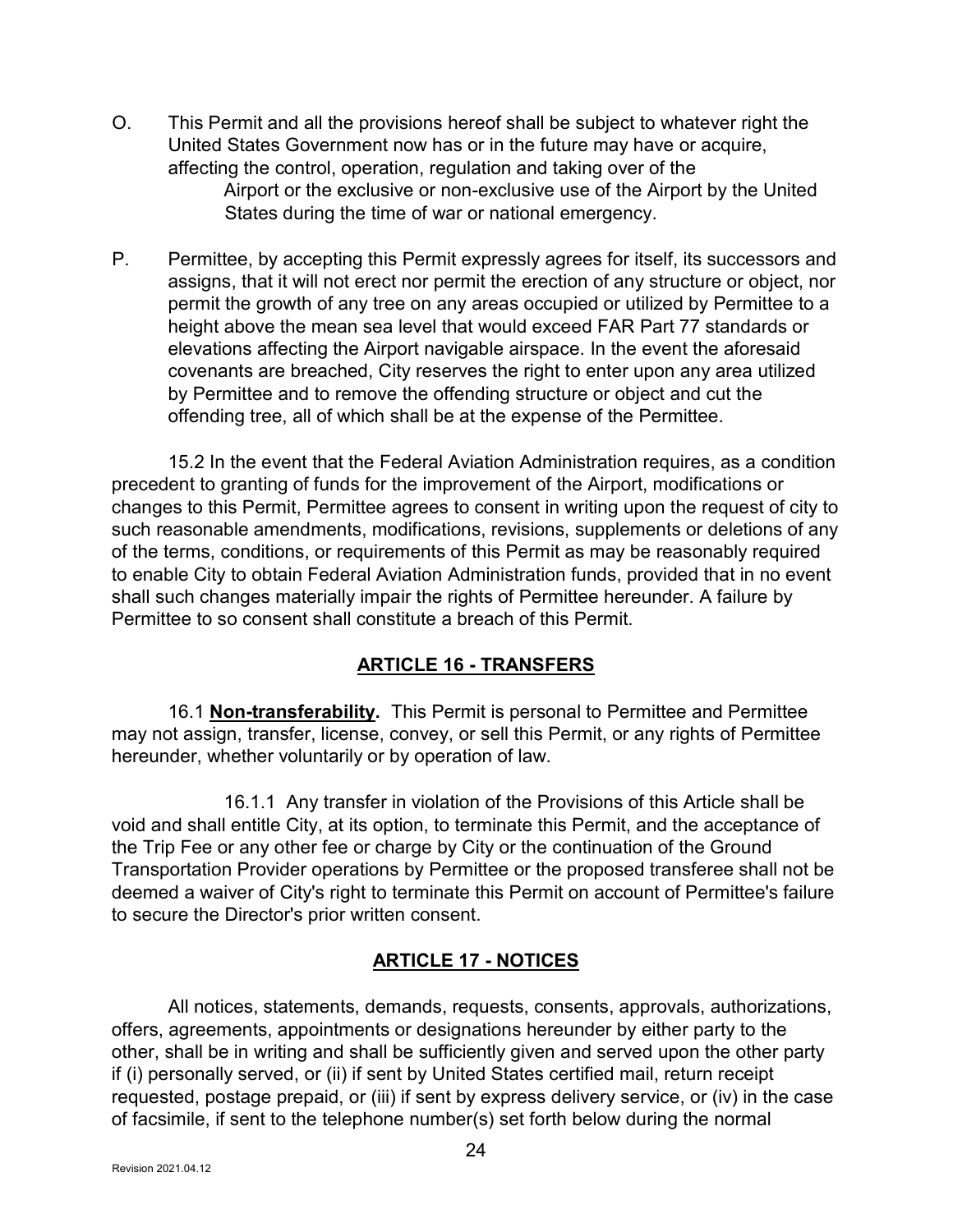business hours of the receiving party and followed by delivery of hard copy of the material sent by facsimile, by standard U.S. mail service or in accordance with (i), (ii) or (iii) herein. Personal service shall include, without limitation, service by delivery service and service by electronic facsimile. Delivery of notices properly addressed shall be deemed complete when the notice is physically delivered to an employee of the party to be served. The notice need not be physically delivered by the delivery person to the individual to whom the notice is addressed.

If to City, the same shall be addressed to:

Director of Aviation Norman Y. Mineta San Jose International Airport 1701 Airport Boulevard, Suite B-1130 San Jose, CA95110-1206 Attn: Landside Operations/Ground Transportation Facsimile No. 408-392-1144

Or to such other places as City may designate in writing.

If to Permittee, the same shall be addressed to the address set forth on the Application, or such other place as Permittee may designate in writing.

### ARTICLE 18 - HAZARDOUS MATERIALS - PROHIBITIONS AND RESTRICTIONS

 18.1 Definition of Hazardous Materials. As used in this Permit, the term "Hazardous Materials" shall mean any substance or material which has been determined by any state, federal or local governmental authority to be capable of posing risk of injury to health, safety, and property, including petroleum and petroleum products, and including all of those materials and substances designated as hazardous or toxic presently or in the future by the U.S. Environmental Protection Agency, the California Water Quality Control Board, the U.S. Department of Labor, the California Department of Industrial relations, the California Department of Health Services, the California Health and Welfare Agency in connection with the Safe Water and Toxic Enforcement Act of 1986, the U.S. Department of Transportation, the U.S. Department of Agriculture, the U.S. Consumer Product Safety Commission, the U.S. Department of Health, Education and Welfare, the U.S. Food and Drug Administration or any other governmental agency now or hereafter authorized to regulate materials and substances in the environment. Without limiting the generality of the foregoing, the term "Hazardous Materials" shall include all of those materials and substances defined as "Toxic Materials" in Section 66680 through 66685 of Title 22 of the California Code of Regulation, Division 4, Chapter 30, as the same shall be amended from time to time.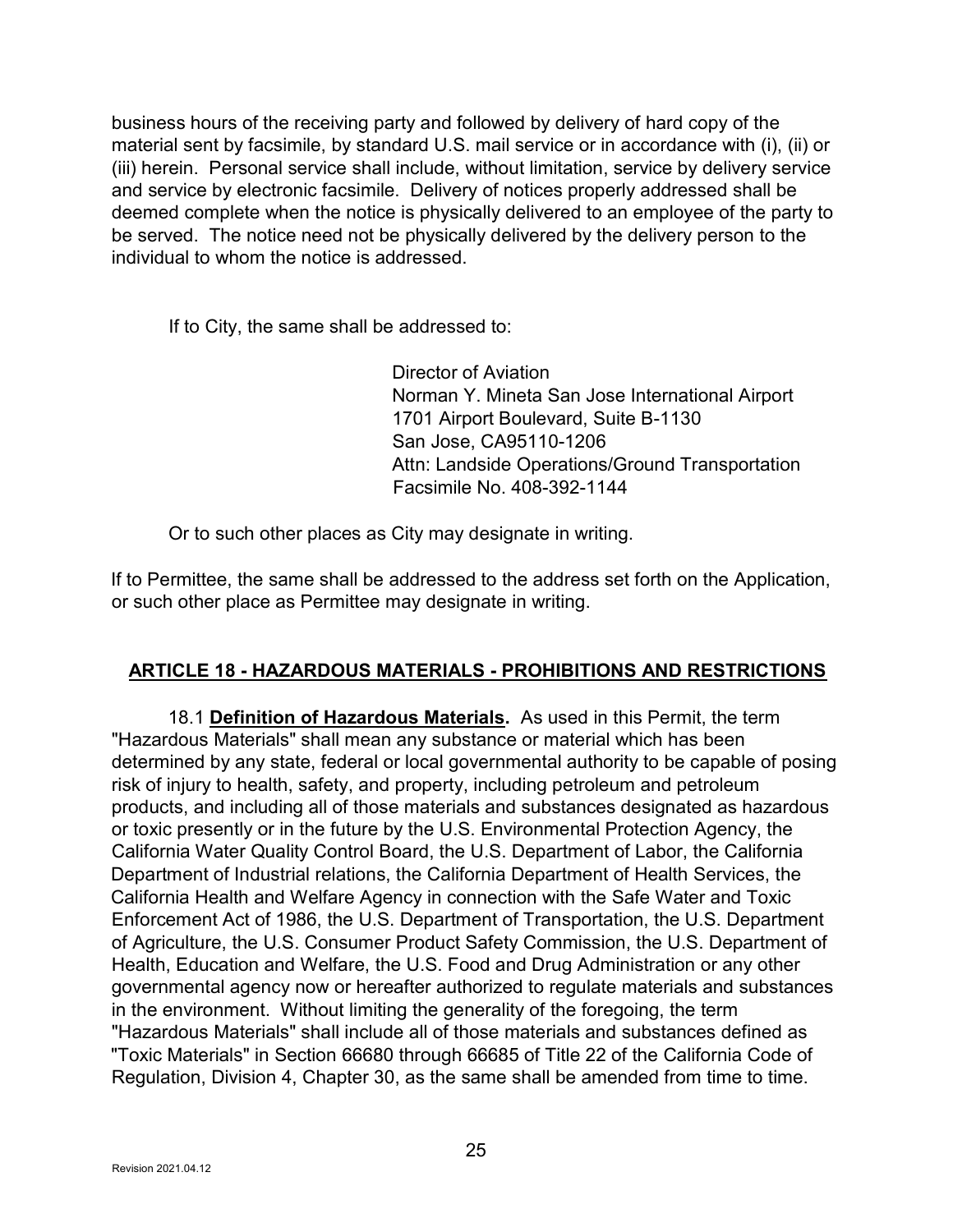18.2 Permittee's Operations Coming Onto Airport. In conducting its operations as, they occur on the Airport, Permittee shall abide and be bound by all of the following requirements:

 18.2.1 Permittee shall comply with all federal, state, and local Laws, requirements and policies now or hereinafter in effect relating to Hazardous Materials and environmental conditions on, under or about the Airport including, but not limited to, soil and groundwater conditions, and shall not contaminate the Airport or the subsurface with any Hazardous Material.

 18.2.2 Permittee shall restrict its use of Hazardous Materials when it comes onto the Airport to those kinds of materials that are normally used in operating vehicles e.g., petroleum and petroleum products, antifreeze or batteries, and shall utilize any such Hazardous Materials in a safe and prudent manner. Disposal of any Hazardous Materials at or under the Airport is strictly prohibited.

 18.2.3 Permittee shall be solely and fully responsible for the reporting of Hazardous Materials releases to the appropriate public agencies, when such releases are caused by or result from Permittee's activities on the Airport. Permittee shall immediately notify City of any release of Hazardous Materials, whether or not the release is in quantities that would otherwise be reportable to a public agency.

 18.2.4 Permittee shall be solely and fully responsible and liable in the event Permittee causes or permits Hazardous Materials to be released at the Airport, or to enter the City's sewerage or storm drainage system, or groundwater. Permittee shall take all necessary precautions to prevent any Hazardous Materials from entering into the City's sewerage, storm drainage system, or the groundwater, or from being released on the Airport. If at any time a release of Hazardous Materials is discovered on the Premises, the Airport, City's sewerage or storm drainage system, or the groundwater, or there is the danger of a release of Hazardous Materials, Permittee, at Permittee's sole cost and expense, shall remove such Hazardous Materials from the Airport or the groundwater underlying the Airport, or the City's storm drainage and sewerage system in accordance with requirements of all appropriate governmental authorities. In addition to all other rights and remedies of City hereunder, if such release of Hazardous Materials is not removed from the Airport or the groundwater underlying the Airport by Permittee within ninety (90) days after Permittee, City, or other third party discovers such Hazardous Materials, City, in its discretion, may pay to have same removed and Permittee shall reimburse City within five (5) days of City's demand for payment.

 18.2.5 Permittee shall indemnify and hold City harmless from and against all loss, damage, liability (including all foreseeable and unforeseeable consequential damages) and expense (including, without limitation, the cost of any required cleanup and remediation of the Hazardous Materials) which City may sustain as a result of the presence or cleanup of Hazardous Materials on the Airport or the subsurface. After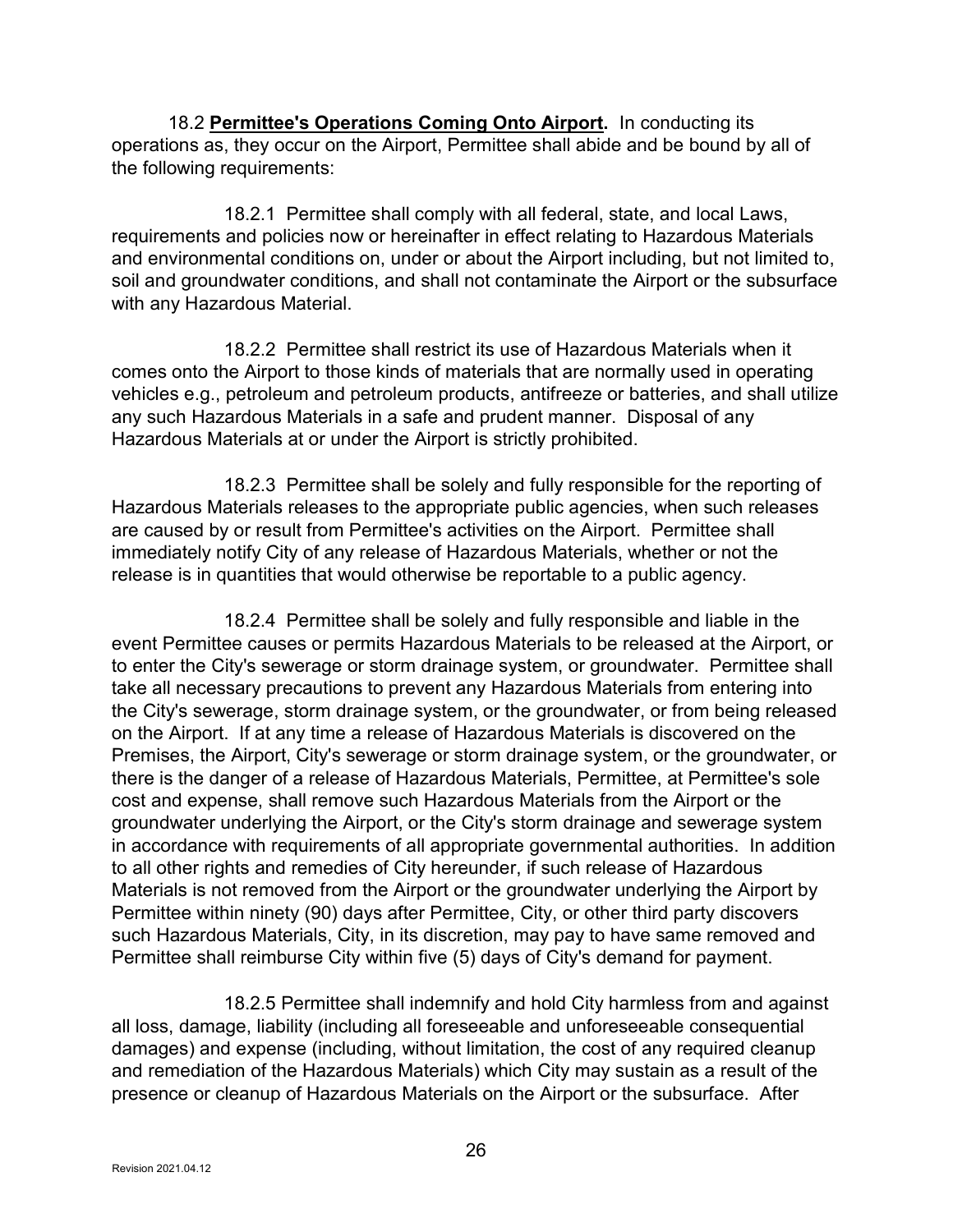notice from City, and at the discretion of City, Permittee shall cease its activities on the Airport until such release or the danger of release of Hazardous Materials is cured. City's decision to require Permittee to cease activities may be based factors such as Permittee's continued activities may result in a subsequent release of Hazardous Materials, ceasing activities may aid the City in determining the extent of liability of Permittee or may aid the City in cleanup and remediation of the Hazardous Materials.

 18.2.6 Permittee's obligations under this Article 17 shall survive the expiration or earlier revocation or suspension of this Permit.

## ARTICLE 19 - TAXES, CHARGES AND ASSESSMENTS

19.1 Taxes and Other Charges. Permittee covenants to pay before delinquency, and without notice or demand, any and all taxes or charges which shall be levied, imposed, or assessed against Permittee, Permittee's property, Permittee's interest in its operations or possession of its assets, or for which Permittee may become liable under the Provisions of this Permit. Any such payment made under this Article shall not reduce the amount of the Trip Fee or any other fee that is required to be paid by Permittee to City under the Provisions of this Permit. Permittee shall promptly pay any penalty or other charge which may be due and payable to City or any other party or governmental entity in connection with this Permit and all rights and privileges granted hereunder.

 19.2 Tax Indemnification. Permittee agrees to protect, defend, indemnify and hold harmless City from and against any expense or damage resulting in whole or in part, directly or indirectly, from such contest or proceeding, and further agrees to protect, defend, indemnify and hold harmless City, and the Airport and any improvements thereon, from and against any liability, loss, or damage resulting in whole or in part, directly or indirectly, from any tax or charge required to be paid by Permittee, from any other sums imposed thereon, and from any proceedings to enforce the collection of any tax or charge for which Permittee may be liable.

19.3 Possessory Interest. Permittee acknowledges that this Permit is not intended to, but may create a possessory interest in Permittee's operation onto the Airport, and that such interest may give rise to a real estate or possessory interest tax; in that event, Permittee agrees to pay such tax if and when it is due without any credit or offset to the Trip Fee or such other fees or charges, that are due and payable to City hereunder.

### ARTICLE 20 - INSURANCE

 20.1 During the term of this Permit, Permittee shall obtain and maintain, or shall cause to be obtained and maintained at its sole cost and expense, the policies of insurance coverage described in **EXHIBIT C**, on terms and conditions and in amounts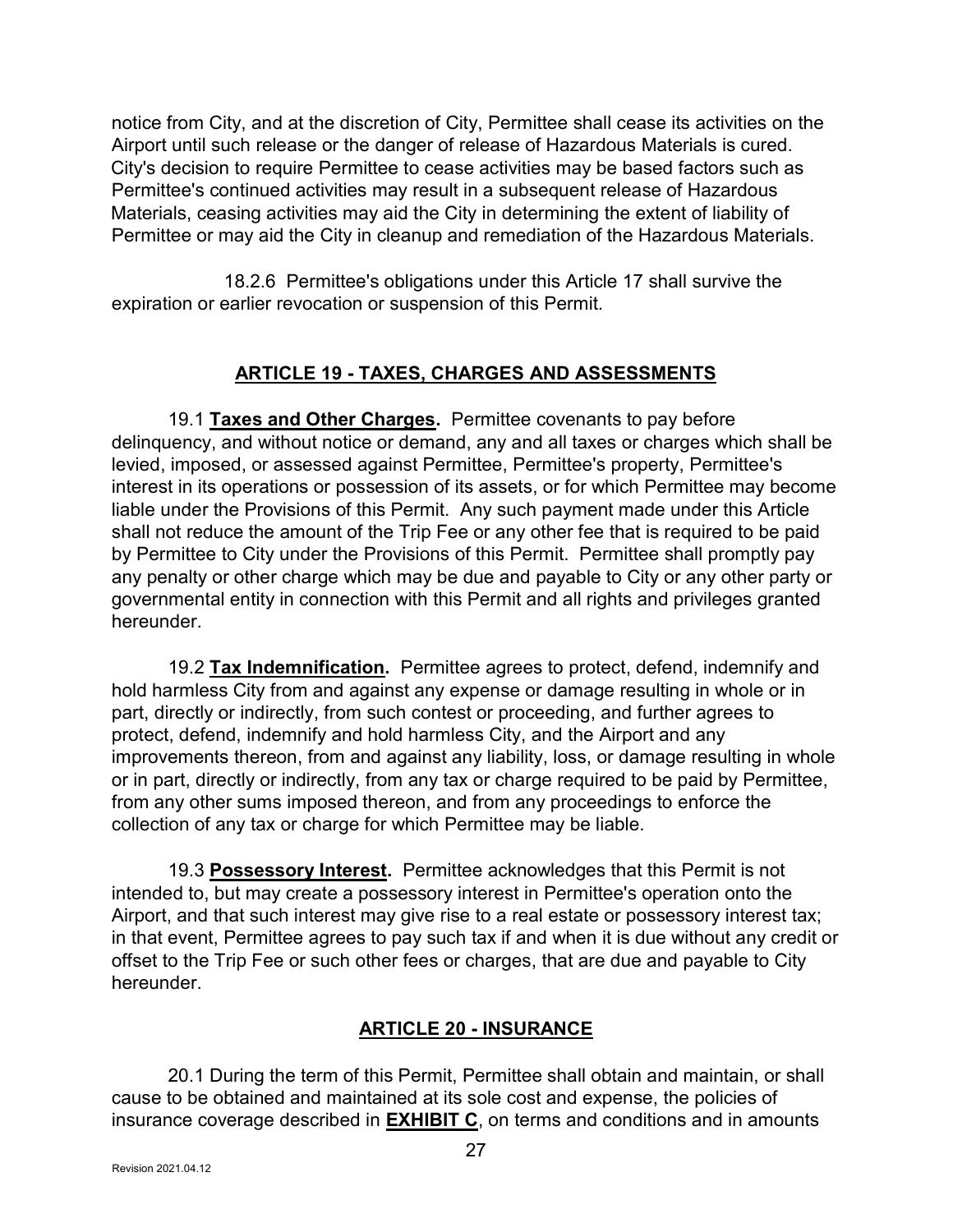as required by City. Any Vehicle operated on the Airport by or on behalf of Permittee must be covered by such insurance policy. Permittee shall provide evidence of that each Vehicle is still covered by insurance upon City's reasonable request. City shall not be obligated to take out insurance on Permittee's property. Permittee shall provide City with certificates of insurance or copies of all policies and endorsements required by City.

#### ARTICLE 21 - MISCELLANEOUS

21.1 Bailee Disclaimer. The parties understand and agree that City in no way purports to be a bailee, and is therefore not responsible in any way for any damage to Permittee's property or the property of Permittee's contractors, agents, employees and invitees.

21.2 Consent. Whenever in this Permit the approval or consent of a party is required, such approval or consent shall be in writing and shall be executed by a person having the express authority to grant such approval or consent.

21.3 **Controlling Law.** Except as federal law may apply, the parties agree that this Permit shall be governed and construed by and according to the laws of the State of California.

21.4 **Counterparts**. This Permit may be executed in any number of counterparts, each of which shall be an original, but all of which together shall constitute one and the same instrument.

21.5 Headings. The paragraph headings are not a part of this Permit and shall have no effect upon the construction or interpretation of any part of the Permit.

21.6 Resolutions. Permittee shall submit a copy of any corporate resolution, where required, which authorizes any director or officer to act on behalf of Permittee or which authorizes Permittee to enter into this Permit.

21.7 Severability. If a court of competent jurisdiction finds or rules that any provision of this Permit is void or unenforceable, the remaining provisions of this Permit shall remain in effect

 21.8 Time of Essence. Time is of the essence of this Permit and each of its provisions.

21.9 Venue. In the event that suit shall be brought by either party hereunder, the parties agree that trial of such action shall be had in a state court in the City of San Jose or in a United States District Court for the Northern District of California.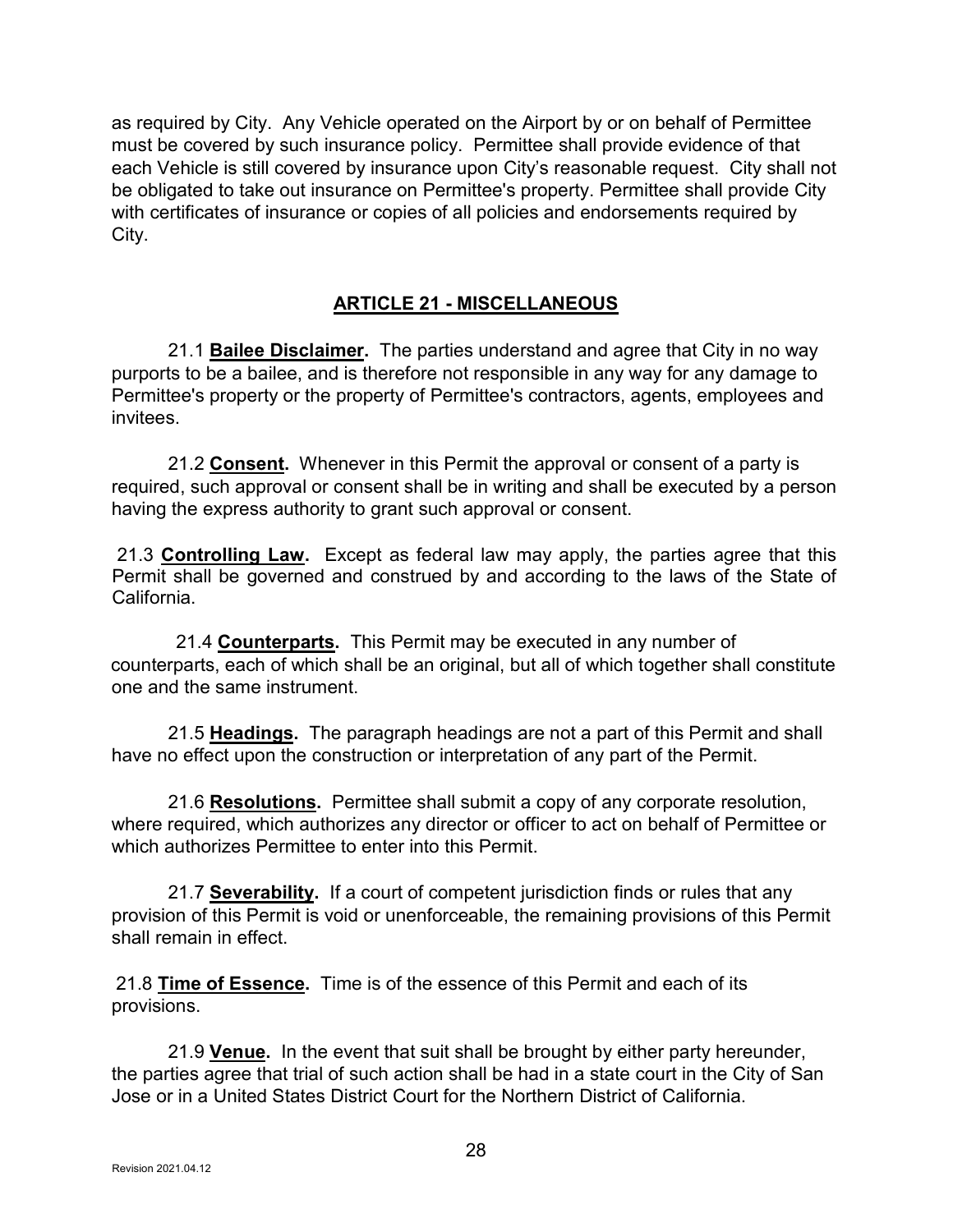#### 21.10 Prohibition on Gifts.

 21.10.1 Permittee is familiar with City's prohibition against the acceptance of any gift by a City officer or designated employee, which prohibition is found in the San Jose Municipal Code.

 21.10.2 Permittee agrees not to offer any City officer or designated employee any gift prohibited by this Chapter.

 21.10.3 The offer or giving of any gift prohibited by the Municipal Code shall constitute a material violation of this Permit by Permittee.

IN WITNESS WHEREOF, the parties hereto have executed this Permit in duplicate by their duly authorized officers.

DATE OF PERMIT ISSUANCE:

Permittee's authorization to commence the activities authorized under this Permit on ("Commencement Date") and shall terminate such activities on (the "Expiration Date").

> CITY OF SAN JOSE: A Municipal Corporation

By:

Director of Aviation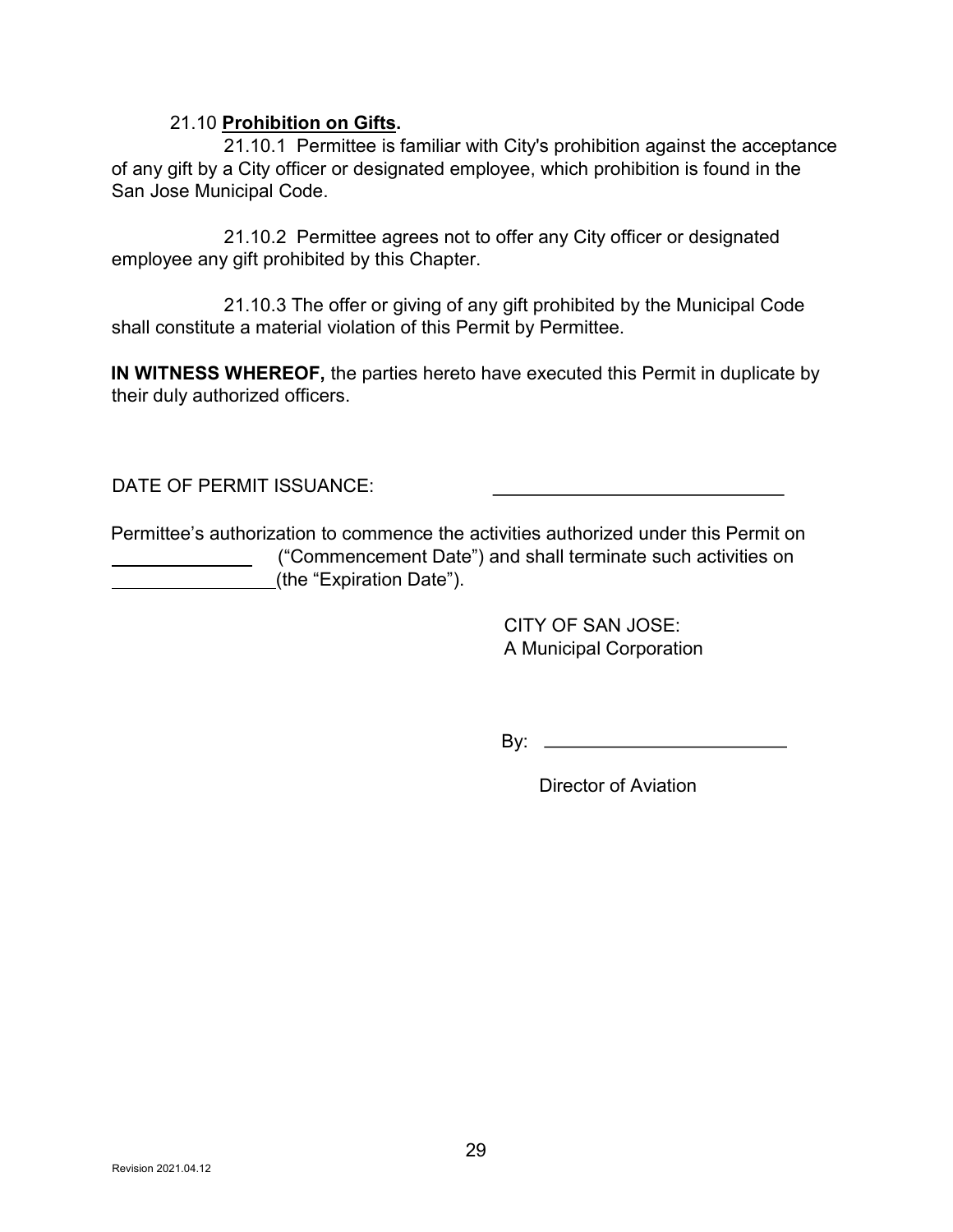#### **ACCEPTANCE**

The undersigned as Permittee hereby agrees, in consideration of the revocable Permit granted above, to perform and abide by the terms, conditions, restrictions, and obligations of this Permit. In addition, the Permittee hereby agrees that all information currently on file at the Airport, or submitted with this document, is correct and accurate and that all licenses and insurance coverage's are current and in the amounts required by the Permit.

| Date of Acceptance: ___________________ |                                                                                                                |
|-----------------------------------------|----------------------------------------------------------------------------------------------------------------|
| (mm/dd)                                 | (yyyy)                                                                                                         |
|                                         | PERMITTEE: NAME OF THE SERVE THE SERVE THAT A STREET AND THE SERVE THAT A STREET AND THE STREET AND THE STREET |
|                                         |                                                                                                                |
|                                         |                                                                                                                |
|                                         |                                                                                                                |
|                                         |                                                                                                                |
|                                         |                                                                                                                |
|                                         |                                                                                                                |
|                                         |                                                                                                                |
|                                         |                                                                                                                |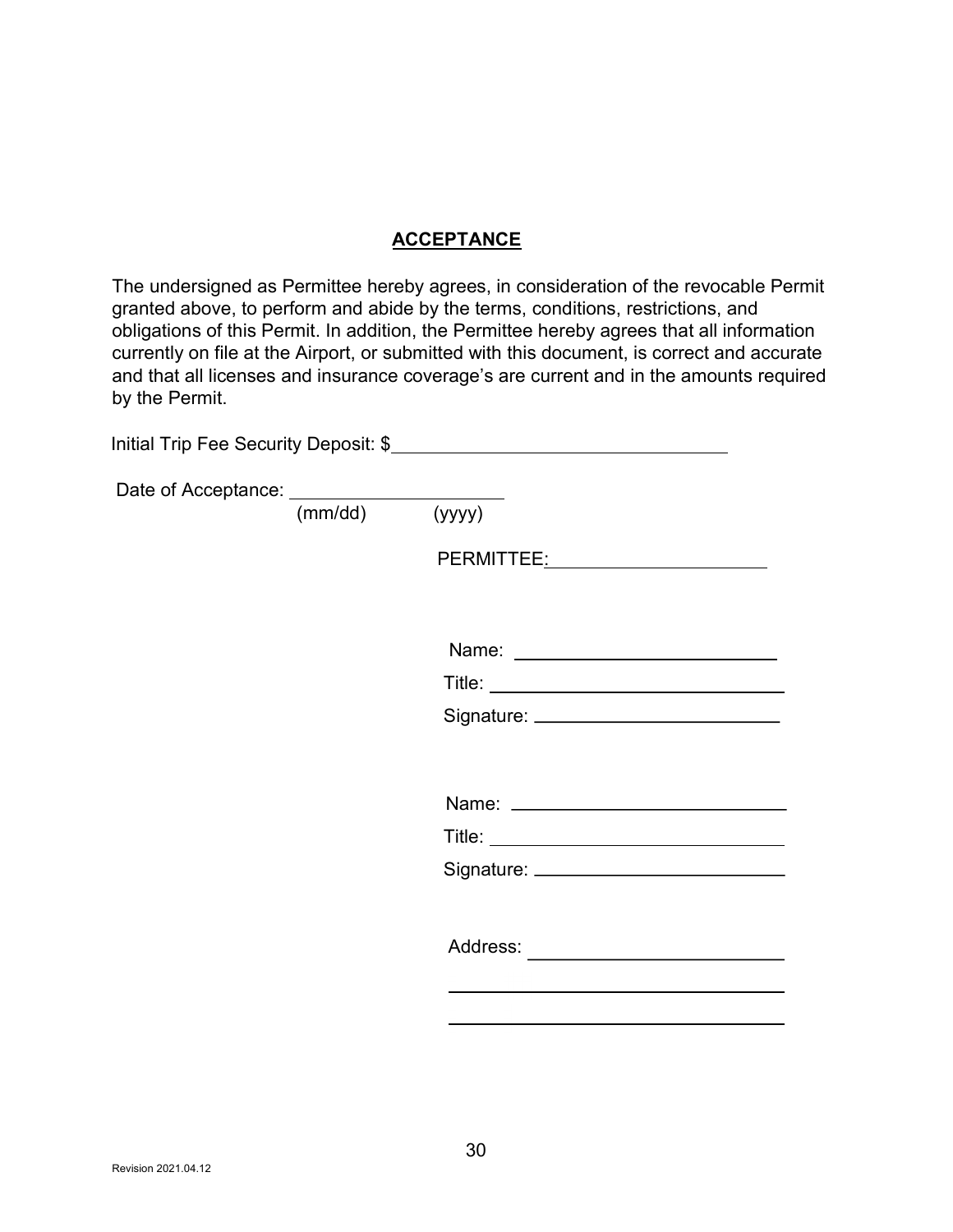## **EXHIBIT A**

## RULES AND REGULATIONS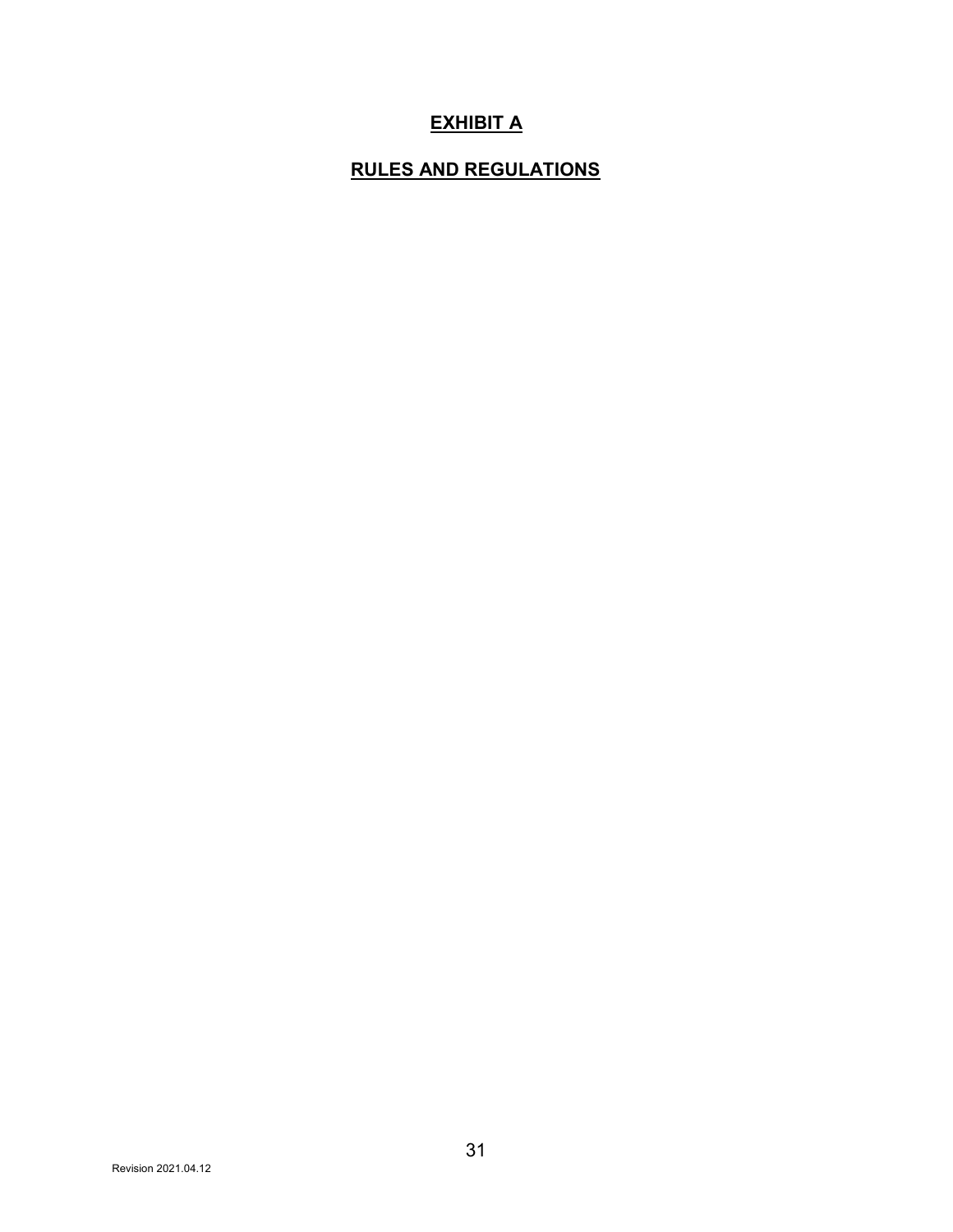## EXHIBIT B

## APPROVED LOCATIONS FOR PICK-UP AND DROP-OFF AT AIRPORT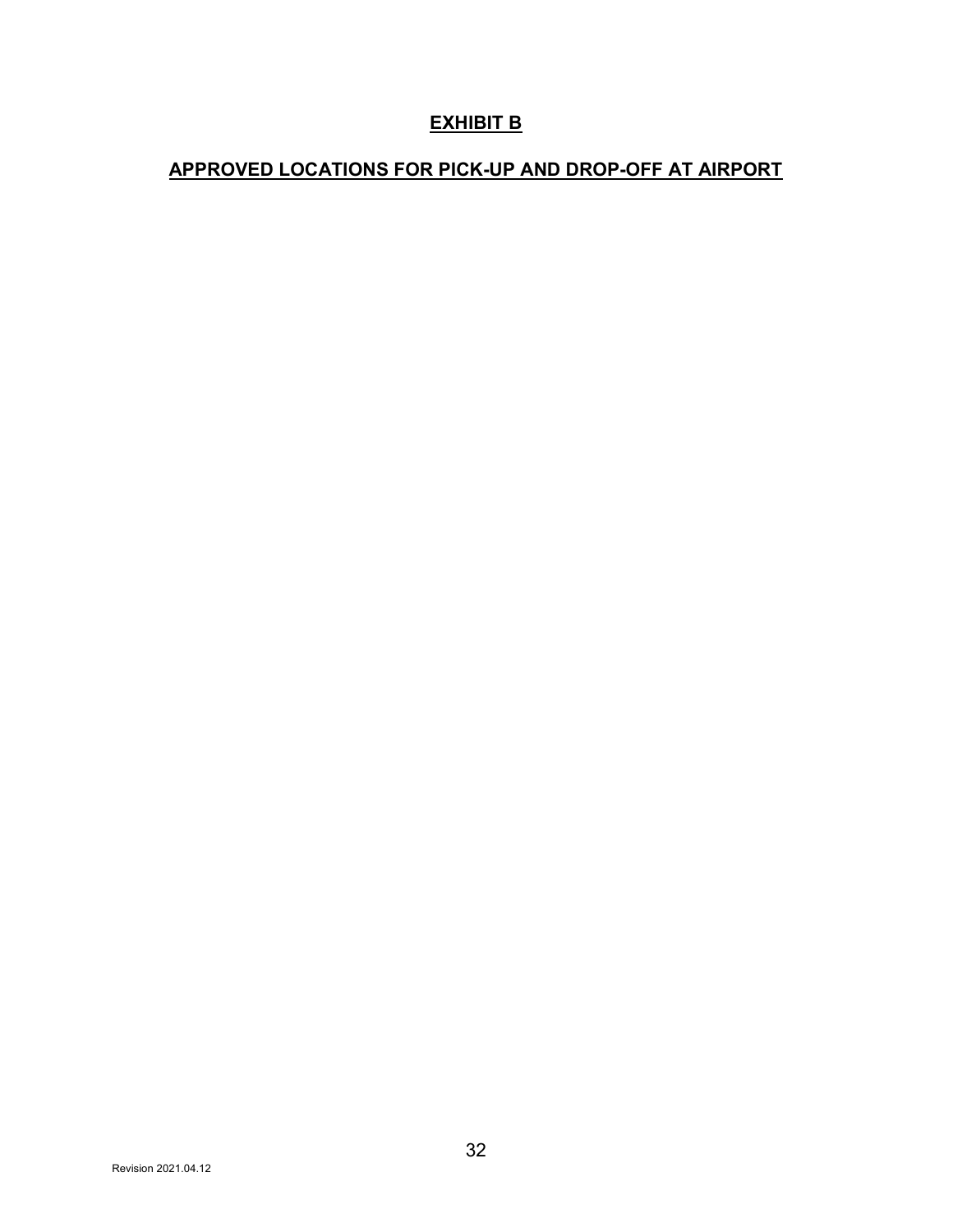#### EXHIBIT C INSURANCE REQUIREMENTS

Permittee shall procure and maintain for the duration of the contract insurance against claims for injuries to persons or damages to property which may arise from, or in connection with, the performance of the work hereunder by the Permittee, his agents, representatives, employees or subcontractors.

#### I. Minimum Scope of Insurance

Coverage shall be at least as broad as:

- 1. The coverage provided by Insurance Services Office Commercial General Liability coverage ("occurrence" form CG 0001) including products and completed operations; and
- 2. The coverage provided by Insurance Services Office form number CA 0001 covering Automobile Liability. Coverage shall be included for all owned, nonowned and hired automobiles; and
- 3. Workers' Compensation insurance as required by the Labor Code of the State of California and Employers Liability insurance; and

There shall be no endorsement reducing the scope of coverage required above unless approved by the City's Risk Manager.

#### II. Minimum Limits of Insurance

Permittee shall maintain limits no less than:

- 1. Commercial General Liability: \$1,000,000 per occurrence for bodily injury, personal injury and property damage. If Commercial General Liability Insurance or other form with a general aggregate limit is used, the general aggregate limit shall be twice the required occurrence limit.
- 2. Automobile Liability: Minimum limits of not less than the amounts listed below, combined single limits for bodily injury and property damage

| <b>Seating Capacity</b>                                   | <b>Minimum Limits</b> |
|-----------------------------------------------------------|-----------------------|
| One (1) through seven (7) seats including the driver      | \$750,000             |
| Eight (8) through fifteen (15) seats including the driver | \$1,500,000           |
| Sixteen (16) seats or more                                | \$5,000,000           |

3. Workers' Compensation and Employers Liability: Workers' Compensation limits as required by the Labor Code of the State of California and Employers Liability limits of \$1,000,000 per accident.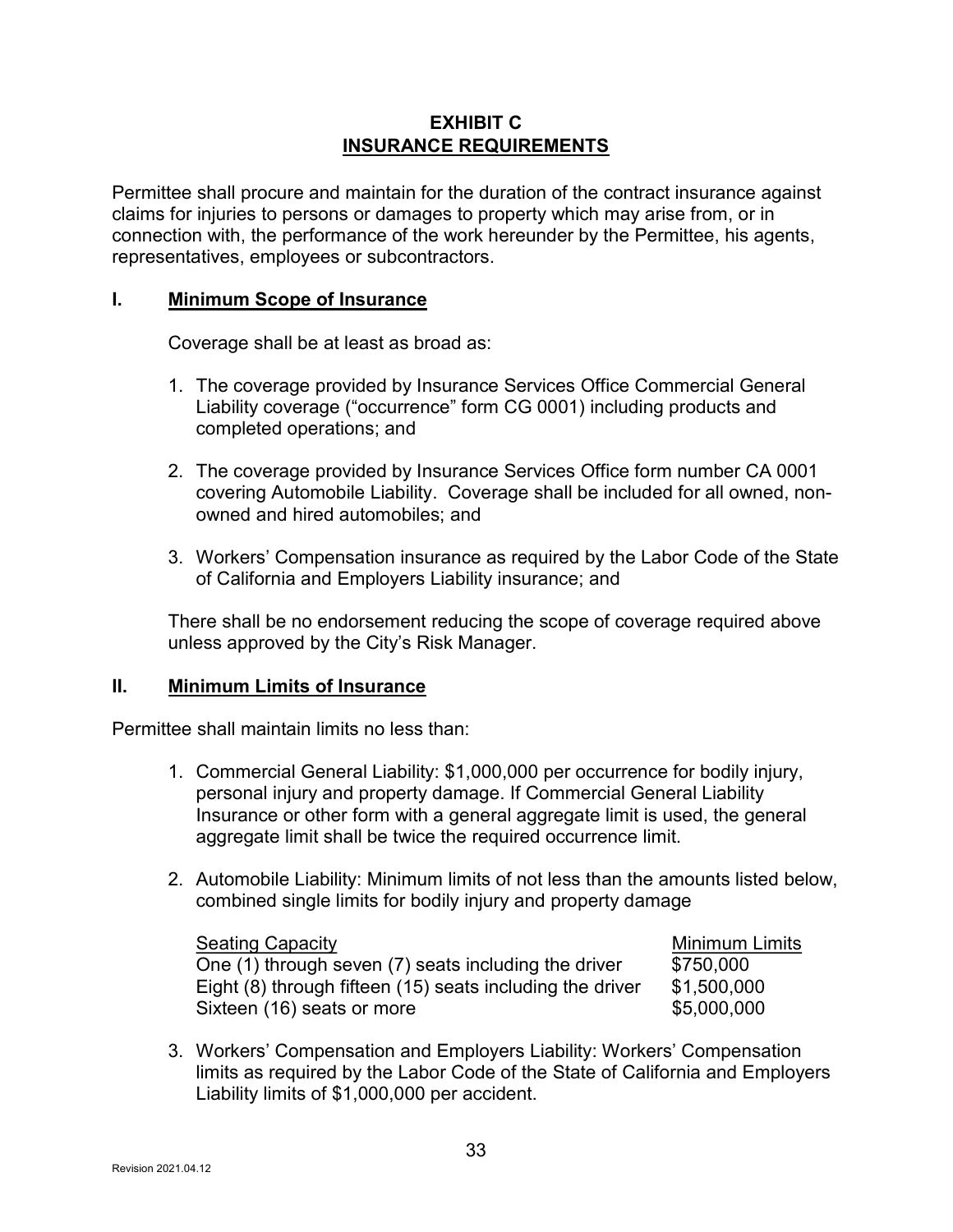Any limits requirement may be met with any combination of primary and excess coverage so long as the excess coverage is written on a "follow form" or umbrella basis.

#### III. Deductibles and Self-Insured Retentions

Any deductibles or self-insured retentions must be declared to, and approved by, the City.

#### IV. Other Insurance Provisions

The policies are to contain, or be endorsed to contain, the following provisions:

- 1. General Liability and Automobile Liability Coverages
	- a. The City, its officials, employees, agents and contractors are to be covered as additional insureds as respects: liability arising out of activities performed by, or on behalf of, the Permittee.
	- b. The Permittee's insurance coverage shall be primary insurance as respects the City, its officials, employees, agents and contractors. Any insurance or self-insurance maintained by the City, its officials, employees, agents or contractors shall be excess of the contractor's insurance and shall not contribute with it.
	- c. Any failure to comply with reporting provisions of the policies shall not affect coverage provided to the City, its officials, employees, agents, or contractors.
	- d. Coverage shall state that the Permittee's insurance shall apply separately to each insured against whom claim is made or suit is brought, except with respect to the limits of the insurer's liability.
	- e. Coverage shall contain a waiver of subrogation in favor of the City, its officials, employees, agents and contractors.
- 2. Workers' Compensation and Employers' Liability

Coverage shall contain a waiver of subrogation in favor of the City, its officials, employees, agents and contractors.

3. All Coverages

Each insurance policy required by this clause shall be endorsed to state that coverage shall not be suspended, voided, canceled, reduced in coverage or in limits except after thirty (30) days' prior written notice has been given to the